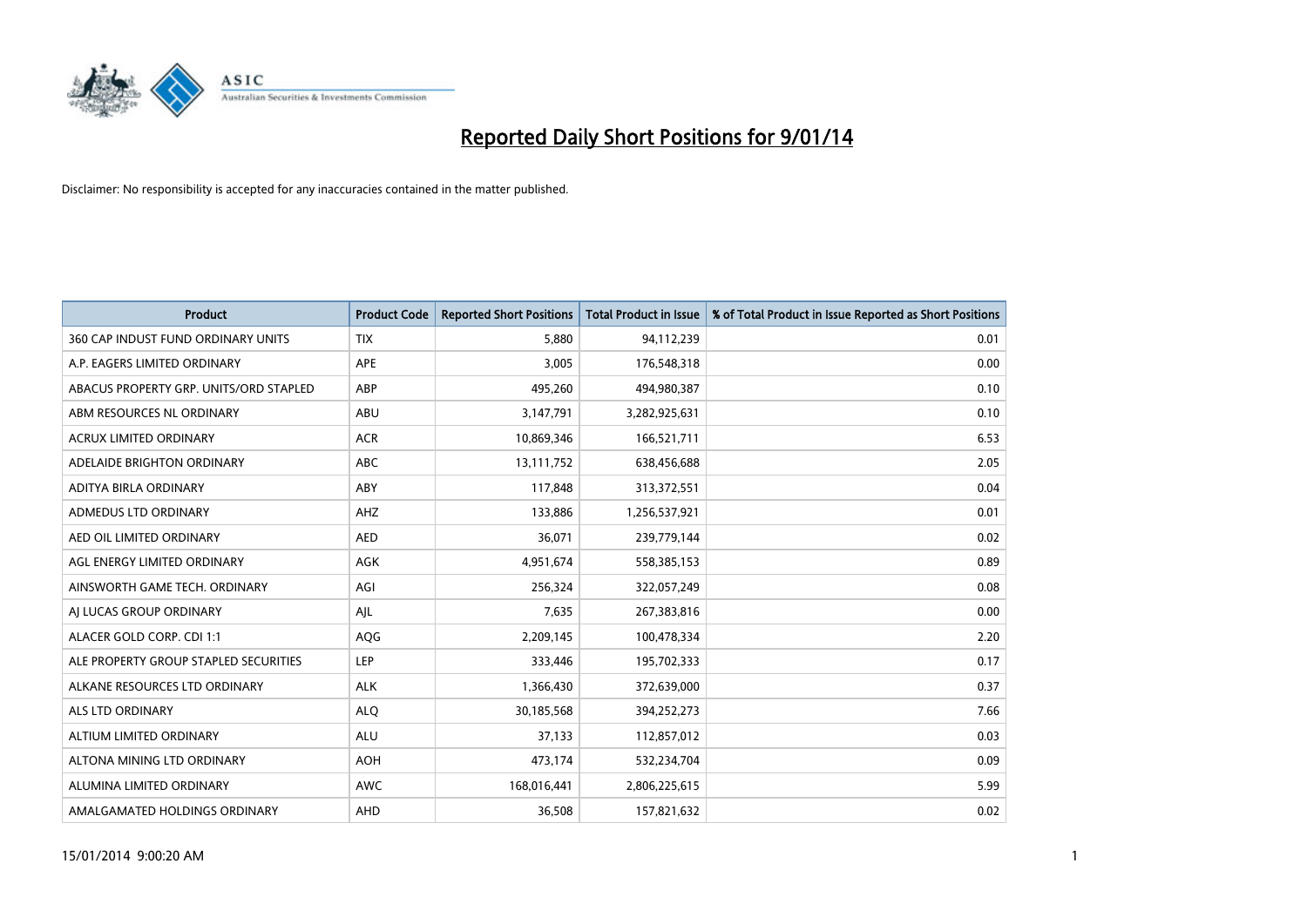

| <b>Product</b>                          | <b>Product Code</b> | <b>Reported Short Positions</b> | <b>Total Product in Issue</b> | % of Total Product in Issue Reported as Short Positions |
|-----------------------------------------|---------------------|---------------------------------|-------------------------------|---------------------------------------------------------|
| AMCOM TELECOMM, ORDINARY                | <b>AMM</b>          | 1,113,562                       | 244,557,101                   | 0.46                                                    |
| AMCOR LIMITED ORDINARY                  | AMC                 | 2,679,315                       | 1,206,684,923                 | 0.22                                                    |
| AMP LIMITED ORDINARY                    | AMP                 | 30,588,213                      | 2,957,737,964                 | 1.03                                                    |
| AMPELLA MINING ORDINARY                 | <b>AMX</b>          | 2,519                           | 248,000,493                   | 0.00                                                    |
| ANSELL LIMITED ORDINARY                 | <b>ANN</b>          | 3,989,509                       | 152,762,142                   | 2.61                                                    |
| ANTARES ENERGY LTD ORDINARY             | AZZ                 | 184,205                         | 255,000,000                   | 0.07                                                    |
| ANZ BANKING GRP LTD ORDINARY            | <b>ANZ</b>          | 5,259,245                       | 2,744,074,473                 | 0.19                                                    |
| APA GROUP STAPLED SECURITIES            | APA                 | 13,236,264                      | 835,750,807                   | 1.58                                                    |
| APN NEWS & MEDIA ORDINARY               | <b>APN</b>          | 15,198,921                      | 661,526,586                   | 2.30                                                    |
| AQUARIUS PLATINUM. ORDINARY             | <b>AOP</b>          | 6,558,820                       | 487,605,536                   | 1.35                                                    |
| AQUILA RESOURCES ORDINARY               | <b>AQA</b>          | 14,481,316                      | 411,804,442                   | 3.52                                                    |
| ARAFURA RESOURCE LTD ORDINARY           | ARU                 | 46,367                          | 441,270,644                   | 0.01                                                    |
| ARB CORPORATION ORDINARY                | <b>ARP</b>          | 1,723,812                       | 72,481,302                    | 2.38                                                    |
| ARDENT LEISURE GROUP STAPLED SECURITIES | AAD                 | 1,846,801                       | 405,055,708                   | 0.46                                                    |
| ARENA GROUP ORDINARY UNITS              | <b>ARF</b>          | 11,915                          | 211,495,653                   | 0.01                                                    |
| ARISTOCRAT LEISURE ORDINARY             | ALL                 | 7,922,795                       | 551,418,047                   | 1.44                                                    |
| ARRIUM LTD ORDINARY                     | ARI                 | 15,605,779                      | 1,361,469,008                 | 1.15                                                    |
| ASCIANO LIMITED ORDINARY                | <b>AIO</b>          | 6,643,794                       | 975,385,664                   | 0.68                                                    |
| ASG GROUP LIMITED ORDINARY              | <b>ASZ</b>          | 871,789                         | 206,720,839                   | 0.42                                                    |
| ASPEN GROUP ORD/UNITS STAPLED           | APZ                 | 70,506                          | 119,946,366                   | 0.06                                                    |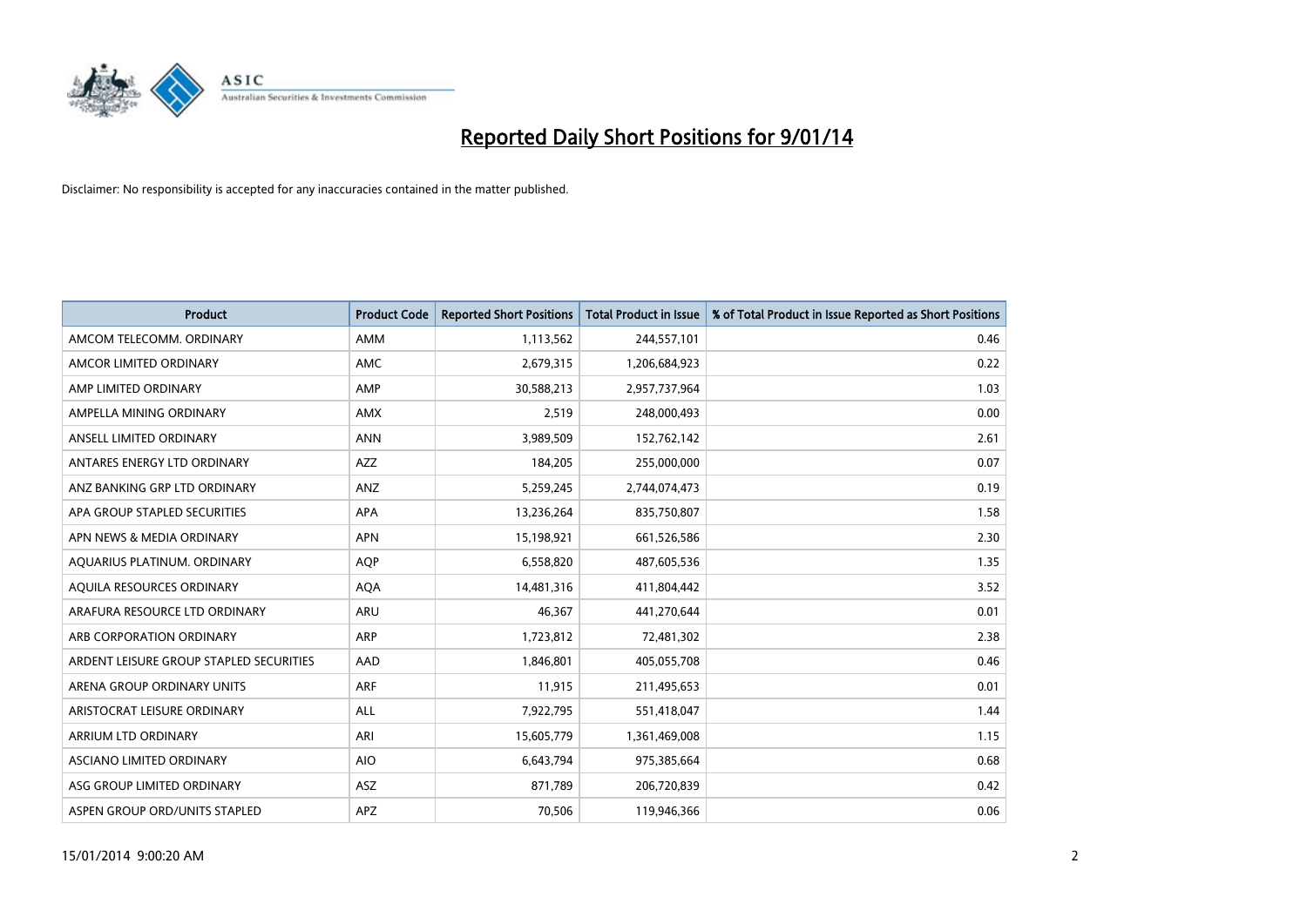

| <b>Product</b>                            | <b>Product Code</b> | <b>Reported Short Positions</b> | <b>Total Product in Issue</b> | % of Total Product in Issue Reported as Short Positions |
|-------------------------------------------|---------------------|---------------------------------|-------------------------------|---------------------------------------------------------|
| ASTRO JAP PROP GROUP STAPLED US PROHIBIT. | AJA                 | 5,581                           | 67,211,752                    | 0.01                                                    |
| ASX LIMITED ORDINARY                      | ASX                 | 3,442,668                       | 193,595,162                   | 1.78                                                    |
| ATLAS IRON LIMITED ORDINARY               | <b>AGO</b>          | 75,352,999                      | 915,496,158                   | 8.23                                                    |
| AUCKLAND INTERNATION ORDINARY             | <b>AIA</b>          | 747                             | 1,322,564,489                 | 0.00                                                    |
| AURIZON HOLDINGS LTD ORDINARY             | AZJ                 | 48,665,428                      | 2,137,284,503                 | 2.28                                                    |
| <b>AURORA OIL &amp; GAS ORDINARY</b>      | <b>AUT</b>          | 5,757,889                       | 448,785,778                   | 1.28                                                    |
| AUSDRILL LIMITED ORDINARY                 | ASL                 | 23,810,096                      | 312,277,224                   | 7.62                                                    |
| AUSENCO LIMITED ORDINARY                  | AAX                 | 717,259                         | 168,449,799                   | 0.43                                                    |
| <b>AUSTAL LIMITED ORDINARY</b>            | ASB                 | 521,677                         | 346, 379, 377                 | 0.15                                                    |
| <b>AUSTBROKERS HOLDINGS ORDINARY</b>      | <b>AUB</b>          | 2,314                           | 59,642,171                    | 0.00                                                    |
| AUSTIN ENGINEERING ORDINARY               | ANG                 | 354,048                         | 82,539,403                    | 0.43                                                    |
| AUSTRALAND PROPERTY STAPLED SECURITY      | <b>ALZ</b>          | 2,458,087                       | 578,324,670                   | 0.43                                                    |
| AUSTRALIAN AGRICULT, ORDINARY             | AAC                 | 4,254,323                       | 532,294,404                   | 0.80                                                    |
| <b>AUSTRALIAN EDUCATION UNITS</b>         | <b>AEU</b>          | 3,623                           | 205,069,661                   | 0.00                                                    |
| AUSTRALIAN INFR LTD ORDINARY              | <b>AIX</b>          | 23,608                          | 620,733,944                   | 0.00                                                    |
| AUSTRALIAN PHARM. ORDINARY                | API                 | 9,840,337                       | 488,115,883                   | 2.02                                                    |
| AUTOMOTIVE HOLDINGS ORDINARY              | AHE                 | 318,785                         | 260,579,682                   | 0.12                                                    |
| AVEO GROUP STAPLED SECURITIES             | <b>AOG</b>          | 12,501,374                      | 500,111,460                   | 2.50                                                    |
| AVIENNINGS LIMITED ORDINARY               | <b>AVI</b>          | 69,999                          | 384,423,851                   | 0.02                                                    |
| AWE LIMITED ORDINARY                      | AWE                 | 1,038,974                       | 522,116,985                   | 0.20                                                    |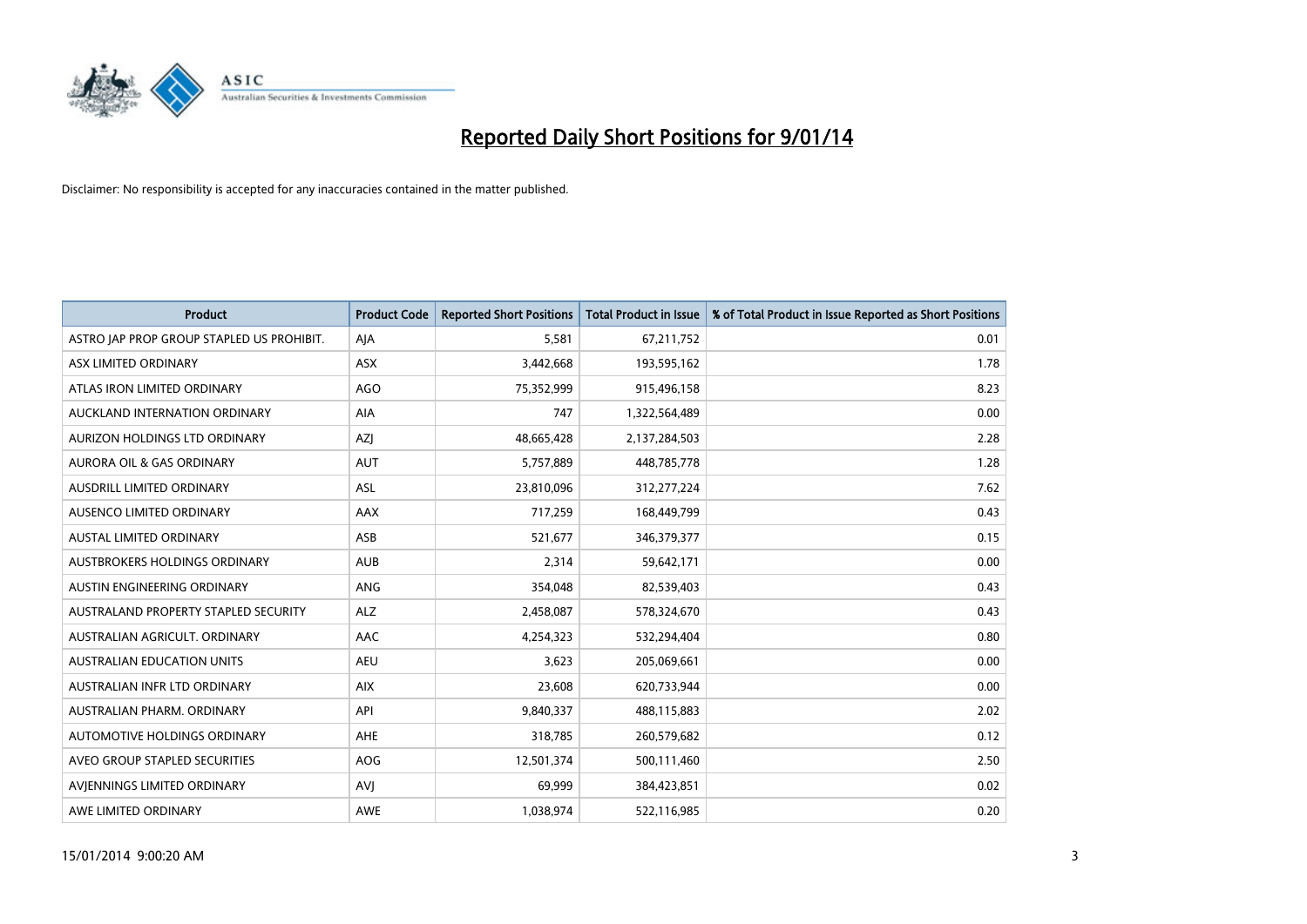

| <b>Product</b>                         | <b>Product Code</b> | <b>Reported Short Positions</b> | <b>Total Product in Issue</b> | % of Total Product in Issue Reported as Short Positions |
|----------------------------------------|---------------------|---------------------------------|-------------------------------|---------------------------------------------------------|
| <b>AZONTO PET LTD ORDINARY</b>         | APY                 | 41                              | 1,155,765,100                 | 0.00                                                    |
| BANDANNA ENERGY ORDINARY               | <b>BND</b>          | 21,450,104                      | 528,481,199                   | 4.06                                                    |
| BANK OF QUEENSLAND. ORDINARY           | <b>BOQ</b>          | 4,318,006                       | 322,566,581                   | 1.34                                                    |
| <b>BASE RES LIMITED ORDINARY</b>       | <b>BSE</b>          | 6,812,234                       | 561,840,029                   | 1.21                                                    |
| <b>BATHURST RES LTD. ORDINARY</b>      | <b>BRL</b>          | 15,864,256                      | 821,457,725                   | 1.93                                                    |
| <b>BC IRON LIMITED ORDINARY</b>        | <b>BCI</b>          | 679,608                         | 123,928,630                   | 0.55                                                    |
| <b>BEACH ENERGY LIMITED ORDINARY</b>   | <b>BPT</b>          | 19,730,632                      | 1,278,348,742                 | 1.54                                                    |
| BEADELL RESOURCE LTD ORDINARY          | <b>BDR</b>          | 31,596,461                      | 790,727,280                   | 4.00                                                    |
| <b>BEGA CHEESE LTD ORDINARY</b>        | <b>BGA</b>          | 94,880                          | 152,245,802                   | 0.06                                                    |
| BENDIGO AND ADELAIDE ORDINARY          | <b>BEN</b>          | 13,200,917                      | 409,994,759                   | 3.22                                                    |
| BENTHAM IMF LTD ORDINARY               | <b>IMF</b>          | 3,049,149                       | 164,380,143                   | 1.85                                                    |
| BERKELEY RESOURCES ORDINARY            | <b>BKY</b>          | 89,341                          | 180,361,323                   | 0.05                                                    |
| <b>BHP BILLITON LIMITED ORDINARY</b>   | <b>BHP</b>          | 5,997,584                       | 3,211,691,105                 | 0.19                                                    |
| <b>BILLABONG ORDINARY</b>              | <b>BBG</b>          | 13,227,258                      | 478,944,292                   | 2.76                                                    |
| <b>BIONOMICS LIMITED ORDINARY</b>      | <b>BNO</b>          | 197,819                         | 417,111,567                   | 0.05                                                    |
| BLACKMORES LIMITED ORDINARY            | <b>BKL</b>          | 24,635                          | 17,046,024                    | 0.14                                                    |
| BLACKTHORN RESOURCES ORD US PROHIBITED | <b>BTR</b>          | 748,051                         | 164,285,950                   | 0.46                                                    |
| BLUESCOPE STEEL LTD ORDINARY           | <b>BSL</b>          | 4,646,888                       | 558,733,728                   | 0.83                                                    |
| <b>BOART LONGYEAR ORDINARY</b>         | <b>BLY</b>          | 30,599,180                      | 461,163,412                   | 6.64                                                    |
| <b>BOOM LOGISTICS ORDINARY</b>         | <b>BOL</b>          | 249,999                         | 474,868,764                   | 0.05                                                    |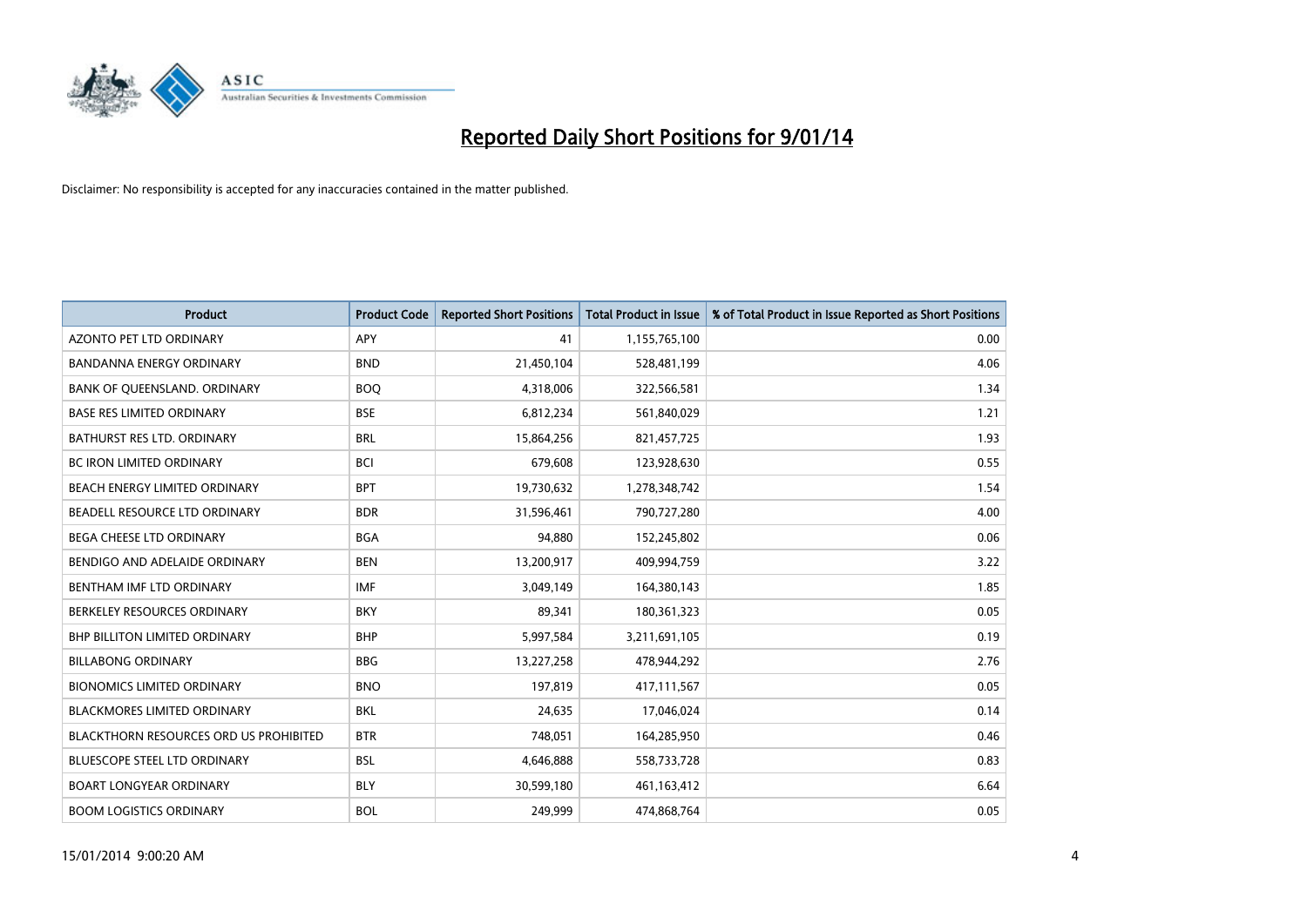

| <b>Product</b>                       | <b>Product Code</b> | <b>Reported Short Positions</b> | <b>Total Product in Issue</b> | % of Total Product in Issue Reported as Short Positions |
|--------------------------------------|---------------------|---------------------------------|-------------------------------|---------------------------------------------------------|
| <b>BORAL LIMITED, ORDINARY</b>       | <b>BLD</b>          | 48,395,885                      | 778,739,826                   | 6.21                                                    |
| <b>BRADKEN LIMITED ORDINARY</b>      | <b>BKN</b>          | 18,285,149                      | 169,240,662                   | 10.80                                                   |
| <b>BRAMBLES LIMITED ORDINARY</b>     | <b>BXB</b>          | 2,323,634                       | 1,561,788,556                 | 0.15                                                    |
| BREVILLE GROUP LTD ORDINARY          | <b>BRG</b>          | 2,985,425                       | 130,095,322                   | 2.29                                                    |
| <b>BRICKWORKS LIMITED ORDINARY</b>   | <b>BKW</b>          | 117,234                         | 148,038,996                   | 0.08                                                    |
| BT INVESTMENT MNGMNT ORDINARY        | <b>BTT</b>          | 114,854                         | 282,727,073                   | 0.04                                                    |
| <b>BUCCANEER ENERGY LTD ORDINARY</b> | <b>BCC</b>          | 846,899                         | 2,408,671,956                 | 0.04                                                    |
| <b>BURU ENERGY ORDINARY</b>          | <b>BRU</b>          | 15,204,518                      | 298,505,530                   | 5.09                                                    |
| <b>BWP TRUST ORDINARY UNITS</b>      | <b>BWP</b>          | 2,548,153                       | 627,165,919                   | 0.41                                                    |
| CABCHARGE AUSTRALIA ORDINARY         | CAB                 | 15,602,070                      | 120,430,683                   | 12.96                                                   |
| CALTEX AUSTRALIA ORDINARY            | <b>CTX</b>          | 1,784,239                       | 270,000,000                   | 0.66                                                    |
| CAPE LAMBERT RES LTD ORDINARY        | <b>CFE</b>          | 19,764                          | 667,938,887                   | 0.00                                                    |
| CARDNO LIMITED ORDINARY              | CDD                 | 7,958,387                       | 146,124,588                   | 5.45                                                    |
| <b>CARINDALE PROPERTY UNIT</b>       | <b>CDP</b>          | $\mathbf{1}$                    | 70,000,000                    | 0.00                                                    |
| CARNARVON PETROLEUM ORDINARY         | <b>CVN</b>          | 9,941                           | 986,565,952                   | 0.00                                                    |
| CARSALES.COM LTD ORDINARY            | <b>CRZ</b>          | 5,485,445                       | 237,773,965                   | 2.31                                                    |
| CASH CONVERTERS ORDINARY             | <b>CCV</b>          | 7,887,375                       | 426,302,767                   | 1.85                                                    |
| CEDAR WOODS PROP. ORDINARY           | <b>CWP</b>          | 4,065                           | 73,732,683                    | 0.01                                                    |
| CENTRAL PETROLEUM ORDINARY           | <b>CTP</b>          | 363,954                         | 309,219,473                   | 0.12                                                    |
| CERAMIC FUEL CELLS ORDINARY          | <b>CFU</b>          | 390                             | 1,751,724,324                 | 0.00                                                    |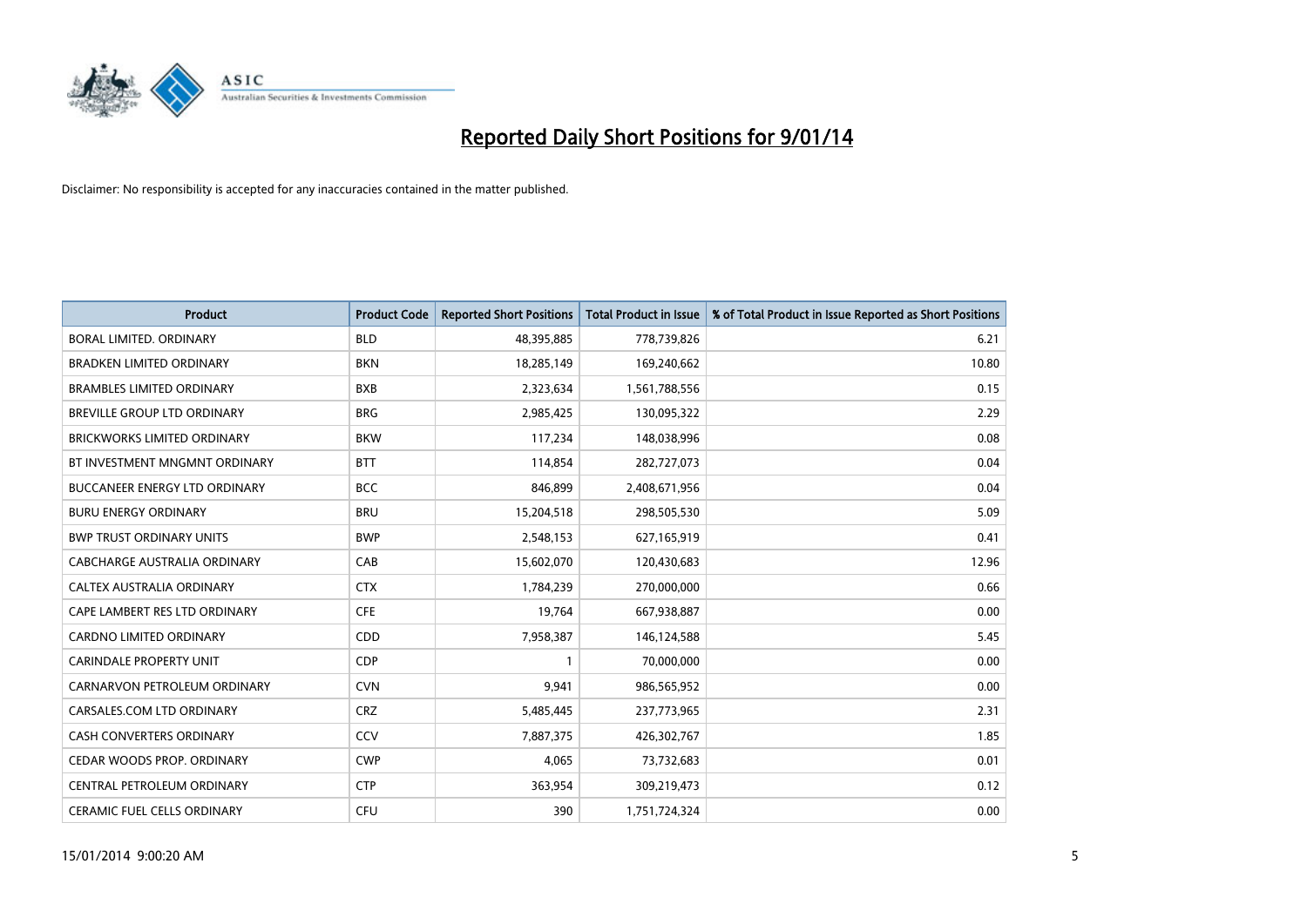

| <b>Product</b>                          | <b>Product Code</b> | <b>Reported Short Positions</b> | <b>Total Product in Issue</b> | % of Total Product in Issue Reported as Short Positions |
|-----------------------------------------|---------------------|---------------------------------|-------------------------------|---------------------------------------------------------|
| CFS RETAIL TRUST GRP STAPLED SECURITIES | <b>CFX</b>          | 101,129,750                     | 3,009,638,042                 | 3.36                                                    |
| CHALLENGER DIV.PRO. STAPLED UNITS       | <b>CDI</b>          | 77,279                          | 214,101,013                   | 0.04                                                    |
| <b>CHALLENGER LIMITED ORDINARY</b>      | <b>CGF</b>          | 1,127,042                       | 530,862,585                   | 0.21                                                    |
| CHANDLER MACLEOD LTD ORDINARY           | <b>CMG</b>          | 133,000                         | 543,459,175                   | 0.02                                                    |
| CHARTER HALL GROUP STAPLED US PROHIBIT. | <b>CHC</b>          | 234,099                         | 309,358,198                   | 0.08                                                    |
| <b>CHARTER HALL RETAIL UNITS</b>        | CQR                 | 9,318,434                       | 362,896,512                   | 2.57                                                    |
| <b>CHORUS LIMITED ORDINARY</b>          | CNU                 | 53,680                          | 396,369,767                   | 0.01                                                    |
| CITIGOLD CORP LTD ORDINARY              | <b>CTO</b>          | 153,427                         | 1,495,764,906                 | 0.01                                                    |
| COAL OF AFRICA LTD ORDINARY             | <b>CZA</b>          | 426                             | 1,048,368,613                 | 0.00                                                    |
| <b>COALSPUR MINES LTD ORDINARY</b>      | <b>CPL</b>          | 7,106,795                       | 641,394,435                   | 1.11                                                    |
| COCA-COLA AMATIL ORDINARY               | <b>CCL</b>          | 16,461,445                      | 763,590,249                   | 2.16                                                    |
| <b>COCHLEAR LIMITED ORDINARY</b>        | <b>COH</b>          | 8,675,715                       | 57,062,020                    | 15.20                                                   |
| COCKATOO COAL ORDINARY                  | <b>COK</b>          | 765,228                         | 4,166,128,800                 | 0.02                                                    |
| <b>CODAN LIMITED ORDINARY</b>           | <b>CDA</b>          | 565,888                         | 176,969,924                   | 0.32                                                    |
| <b>COFFEY INTERNATIONAL ORDINARY</b>    | COF                 | 18,921                          | 255,833,165                   | 0.01                                                    |
| <b>COKAL LTD ORDINARY</b>               | <b>CKA</b>          | 103,470                         | 471,103,926                   | 0.02                                                    |
| <b>COLLECTION HOUSE ORDINARY</b>        | <b>CLH</b>          | 1,496,256                       | 128,969,148                   | 1.16                                                    |
| COMMONWEALTH BANK, ORDINARY             | <b>CBA</b>          | 8,600,275                       | 1,611,928,836                 | 0.53                                                    |
| <b>COMMONWEALTH PROP ORDINARY UNITS</b> | <b>CPA</b>          | 17,429,303                      | 2,347,003,413                 | 0.74                                                    |
| <b>COMPASS RESOURCES ORDINARY</b>       | <b>CMR</b>          | 7,472                           | 1,403,744,100                 | 0.00                                                    |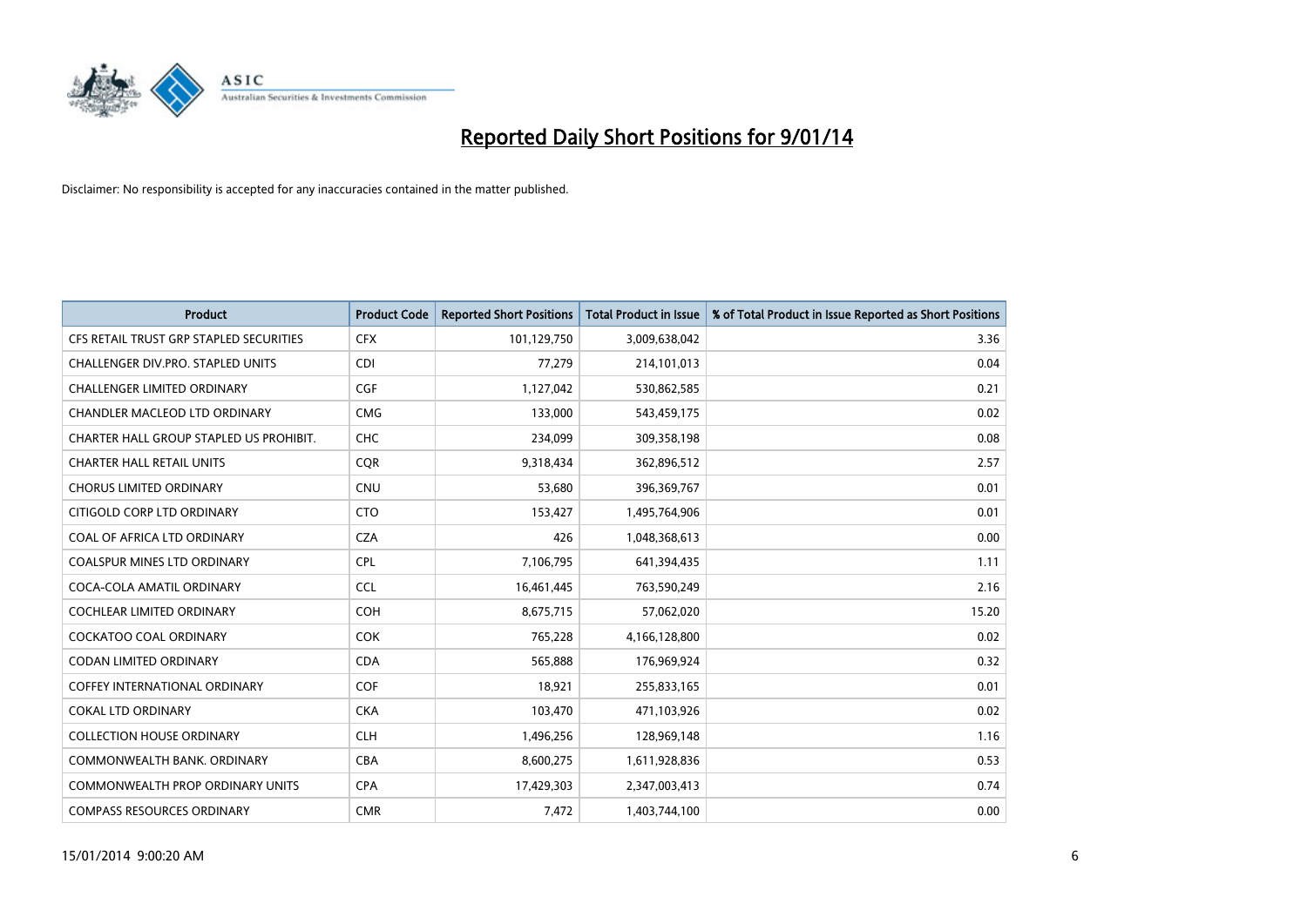

| <b>Product</b>                          | <b>Product Code</b> | <b>Reported Short Positions</b> | <b>Total Product in Issue</b> | % of Total Product in Issue Reported as Short Positions |
|-----------------------------------------|---------------------|---------------------------------|-------------------------------|---------------------------------------------------------|
| <b>COMPUTERSHARE LTD ORDINARY</b>       | <b>CPU</b>          | 10,947,390                      | 556,203,079                   | 1.97                                                    |
| <b>COOPER ENERGY LTD ORDINARY</b>       | <b>COE</b>          | 175,197                         | 329,235,509                   | 0.05                                                    |
| <b>CORP TRAVEL LIMITED ORDINARY</b>     | <b>CTD</b>          | 297,584                         | 78,246,245                    | 0.38                                                    |
| CORP TRAVEL LIMITED RIGHTS 09-JAN-14    | <b>CTDR</b>         | 80                              | 11,592,036                    | 0.00                                                    |
| <b>COVER-MORE GRP LTD ORDINARY</b>      | <b>CVO</b>          | 89,532                          | 317,750,000                   | 0.03                                                    |
| <b>CREDIT CORP GROUP ORDINARY</b>       | CCP                 | 15,852                          | 46,131,882                    | 0.03                                                    |
| <b>CROMWELL PROP STAPLED SECURITIES</b> | <b>CMW</b>          | 14,405,882                      | 1,721,483,143                 | 0.84                                                    |
| <b>CROWE HORWATH AUS ORDINARY</b>       | <b>CRH</b>          | 834,643                         | 273,005,429                   | 0.31                                                    |
| <b>CROWN RESORTS LTD ORDINARY</b>       | <b>CWN</b>          | 2,002,957                       | 728,394,185                   | 0.27                                                    |
| <b>CSG LIMITED ORDINARY</b>             | <b>CSV</b>          | 34,220                          | 278,973,075                   | 0.01                                                    |
| <b>CSL LIMITED ORDINARY</b>             | <b>CSL</b>          | 717,333                         | 484,676,085                   | 0.15                                                    |
| <b>CSR LIMITED ORDINARY</b>             | <b>CSR</b>          | 21,863,279                      | 506,000,315                   | 4.32                                                    |
| <b>CUDECO LIMITED ORDINARY</b>          | CDU                 | 7,191,593                       | 234,013,408                   | 3.07                                                    |
| DART ENERGY LTD ORDINARY                | <b>DTE</b>          | 5,051,154                       | 1,108,251,519                 | 0.46                                                    |
| DATA#3 LIMITED ORDINARY                 | <b>DTL</b>          | 744,412                         | 153,974,950                   | 0.48                                                    |
| DAVID JONES LIMITED ORDINARY            | <b>DJS</b>          | 40,664,437                      | 537,137,845                   | 7.57                                                    |
| DECMIL GROUP LIMITED ORDINARY           | <b>DCG</b>          | 3,218,436                       | 168,657,794                   | 1.91                                                    |
| DEEP YELLOW LIMITED ORDINARY            | <b>DYL</b>          | 10,002                          | 1,612,657,567                 | 0.00                                                    |
| DEVINE LIMITED ORDINARY                 | <b>DVN</b>          | 37,712                          | 158,730,556                   | 0.02                                                    |
| DEXUS PROPERTY GROUP STAPLED UNITS      | <b>DXS</b>          | 47,507,070                      | 4,628,228,426                 | 1.03                                                    |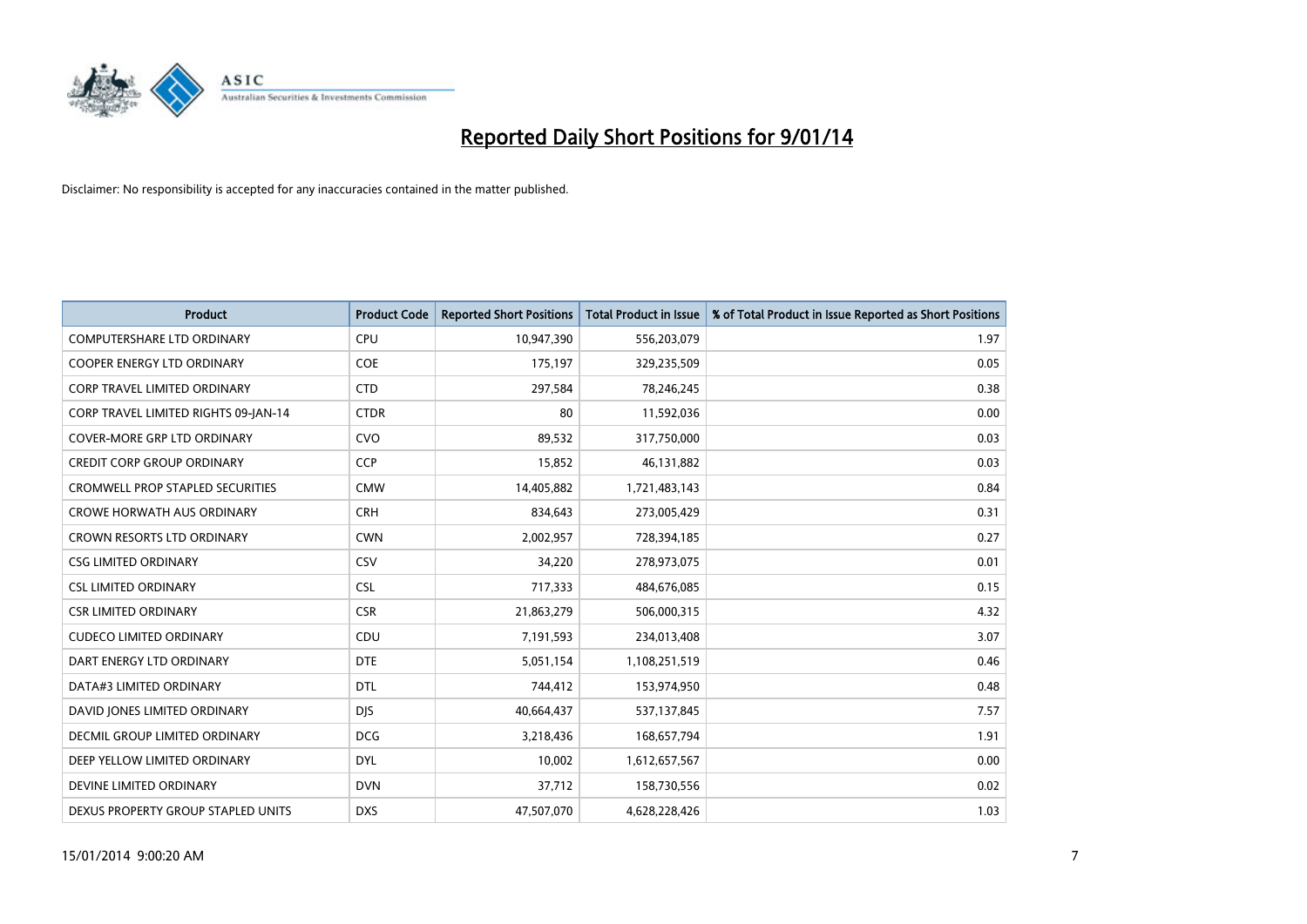

| <b>Product</b>                       | <b>Product Code</b> | <b>Reported Short Positions</b> | <b>Total Product in Issue</b> | % of Total Product in Issue Reported as Short Positions |
|--------------------------------------|---------------------|---------------------------------|-------------------------------|---------------------------------------------------------|
| DICK SMITH HLDGS ORDINARY            | <b>DSH</b>          | 5,846,075                       | 236,511,364                   | 2.47                                                    |
| DISCOVERY METALS LTD ORDINARY        | <b>DML</b>          | 4,457,121                       | 560,034,418                   | 0.80                                                    |
| DOMINO PIZZA ENTERPR ORDINARY        | <b>DMP</b>          | 1,507,898                       | 85,915,713                    | 1.76                                                    |
| DONACO INTERNATIONAL ORDINARY        | <b>DNA</b>          | 70,000                          | 401,051,771                   | 0.02                                                    |
| DOWNER EDI LIMITED ORDINARY          | <b>DOW</b>          | 14,690,039                      | 434,734,970                   | 3.38                                                    |
| DRAGON MINING LTD ORDINARY           | <b>DRA</b>          | 50,000                          | 88,840,613                    | 0.06                                                    |
| DRILLSEARCH ENERGY ORDINARY          | <b>DLS</b>          | 10,613,232                      | 432,465,895                   | 2.45                                                    |
| DUET GROUP STAPLED US PROHIBIT.      | <b>DUE</b>          | 6,572,126                       | 1,237,195,531                 | 0.53                                                    |
| DULUXGROUP LIMITED ORDINARY          | <b>DLX</b>          | 218,507                         | 381,093,950                   | 0.06                                                    |
| DWS LTD ORDINARY                     | <b>DWS</b>          | 635,795                         | 132,362,763                   | 0.48                                                    |
| ECHO ENTERTAINMENT ORDINARY          | <b>EGP</b>          | 14,624,795                      | 825,672,730                   | 1.77                                                    |
| <b>ELDERS LIMITED ORDINARY</b>       | <b>ELD</b>          | 19,697,945                      | 455,013,329                   | 4.33                                                    |
| ELEMENTAL MINERALS ORDINARY          | <b>ELM</b>          | 176,299                         | 303,263,391                   | 0.06                                                    |
| <b>EMECO HOLDINGS ORDINARY</b>       | EHL                 | 9,489,899                       | 599,675,707                   | 1.58                                                    |
| <b>ENDEAVOUR MIN CORP CDI 1:1</b>    | <b>EVR</b>          | 327,418                         | 82,053,013                    | 0.40                                                    |
| <b>ENERGY RESOURCES ORDINARY 'A'</b> | ERA                 | 11,554,602                      | 517,725,062                   | 2.23                                                    |
| <b>ENERGY WORLD CORPOR. ORDINARY</b> | <b>EWC</b>          | 57,368,706                      | 1,734,166,672                 | 3.31                                                    |
| ENVESTRA LIMITED ORDINARY            | <b>ENV</b>          | 2,162,630                       | 1,796,808,474                 | 0.12                                                    |
| EQUATORIAL RES LTD ORDINARY          | EQX                 | 8                               | 122,185,353                   | 0.00                                                    |
| ERM POWER LIMITED ORDINARY           | EPW                 | 10,739                          | 238,714,606                   | 0.00                                                    |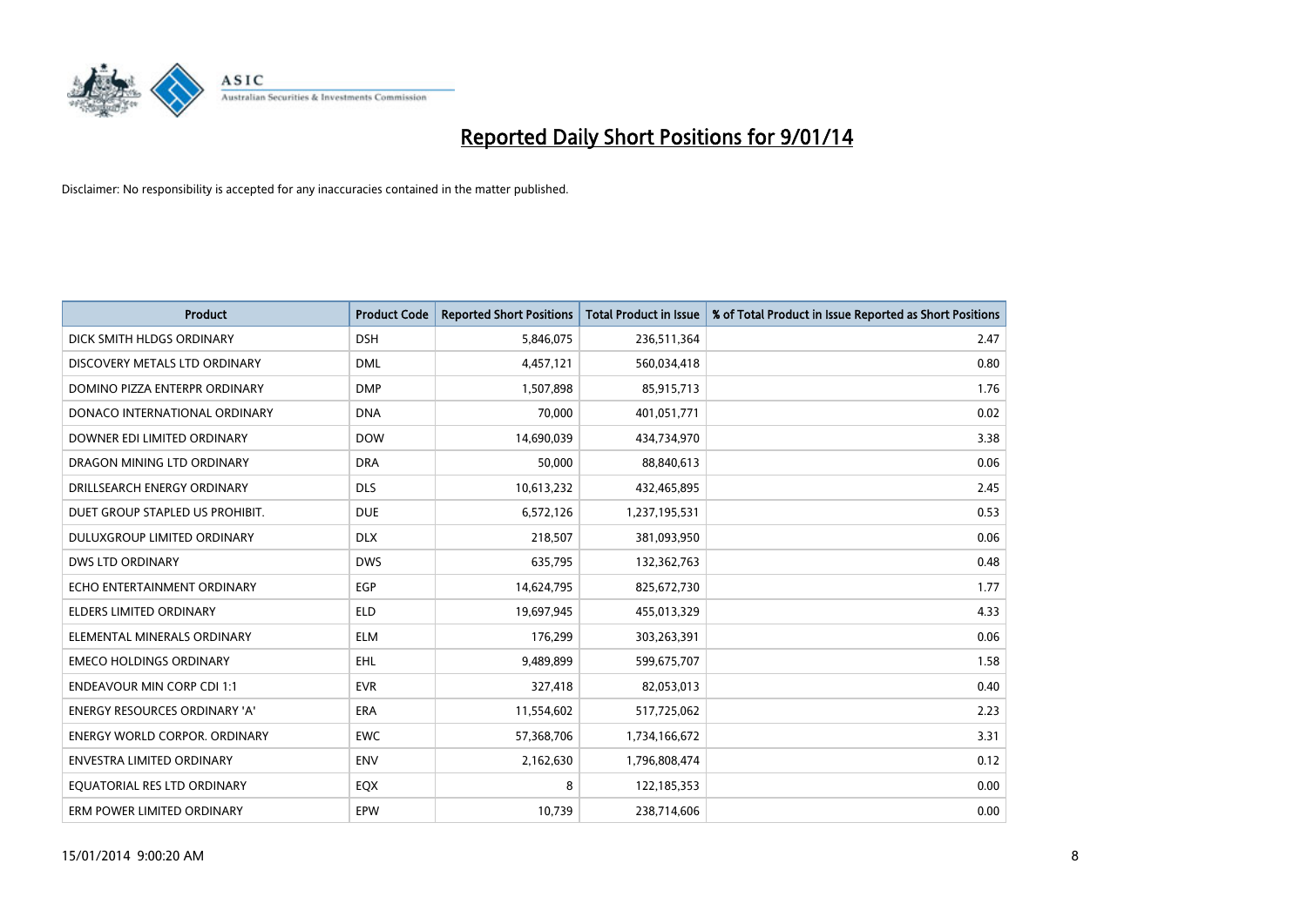

| <b>Product</b>                         | <b>Product Code</b> | <b>Reported Short Positions</b> | <b>Total Product in Issue</b> | % of Total Product in Issue Reported as Short Positions |
|----------------------------------------|---------------------|---------------------------------|-------------------------------|---------------------------------------------------------|
| <b>ESERVGLOBAL LIMITED ORDINARY</b>    | ESV                 | 4,750,000                       | 253,545,997                   | 1.87                                                    |
| ETHANE PIPELINE STAPLED SECURITIES     | <b>EPX</b>          | 1,675                           | 69,302,275                    | 0.00                                                    |
| EVOLUTION MINING LTD ORDINARY          | <b>EVN</b>          | 21,340,800                      | 708,652,367                   | 3.01                                                    |
| FAIRFAX MEDIA LTD ORDINARY             | FXJ                 | 251,343,401                     | 2,351,955,725                 | 10.69                                                   |
| <b>FANTASTIC HOLDINGS ORDINARY</b>     | <b>FAN</b>          | 39,183                          | 103,068,398                   | 0.04                                                    |
| <b>FAR LTD ORDINARY</b>                | <b>FAR</b>          | 24,205,420                      | 2,499,846,742                 | 0.97                                                    |
| FEDERATION CNTRES ORD/UNIT STAPLED SEC | FDC                 | 7,530,242                       | 1,427,641,565                 | 0.53                                                    |
| FINBAR GROUP LIMITED ORDINARY          | <b>FRI</b>          | 3,109                           | 220,847,184                   | 0.00                                                    |
| FISHER & PAYKEL H. ORDINARY            | <b>FPH</b>          | 1,750,306                       | 550,719,705                   | 0.32                                                    |
| FLEETWOOD CORP ORDINARY                | <b>FWD</b>          | 1,930,755                       | 60,522,619                    | 3.19                                                    |
| FLETCHER BUILDING ORDINARY             | <b>FBU</b>          | 1,091,298                       | 687,854,788                   | 0.16                                                    |
| FLEXIGROUP LIMITED ORDINARY            | FXL                 | 325,155                         | 304,096,060                   | 0.11                                                    |
| FLIGHT CENTRE TRAVEL ORDINARY          | <b>FLT</b>          | 5,029,588                       | 100,537,929                   | 5.00                                                    |
| <b>FLINDERS MINES LTD ORDINARY</b>     | <b>FMS</b>          | 4,437,551                       | 1,826,716,748                 | 0.24                                                    |
| <b>FOCUS MINERALS LTD ORDINARY</b>     | <b>FML</b>          | 23,190,806                      | 9,137,375,877                 | 0.25                                                    |
| FONTERRA SHARE FUND ORDINARY UNITS     | <b>FSF</b>          | 33,643                          | 106,735,056                   | 0.03                                                    |
| FORGE GROUP LIMITED ORDINARY           | FGE                 | 4,076,860                       | 86,169,014                    | 4.73                                                    |
| FORTESCUE METALS GRP ORDINARY          | <b>FMG</b>          | 148,983,092                     | 3,113,798,151                 | 4.78                                                    |
| <b>G.U.D. HOLDINGS ORDINARY</b>        | GUD                 | 5,817,313                       | 71,241,319                    | 8.17                                                    |
| <b>G8 EDUCATION LIMITED ORDINARY</b>   | <b>GEM</b>          | 1,405,459                       | 300,302,719                   | 0.47                                                    |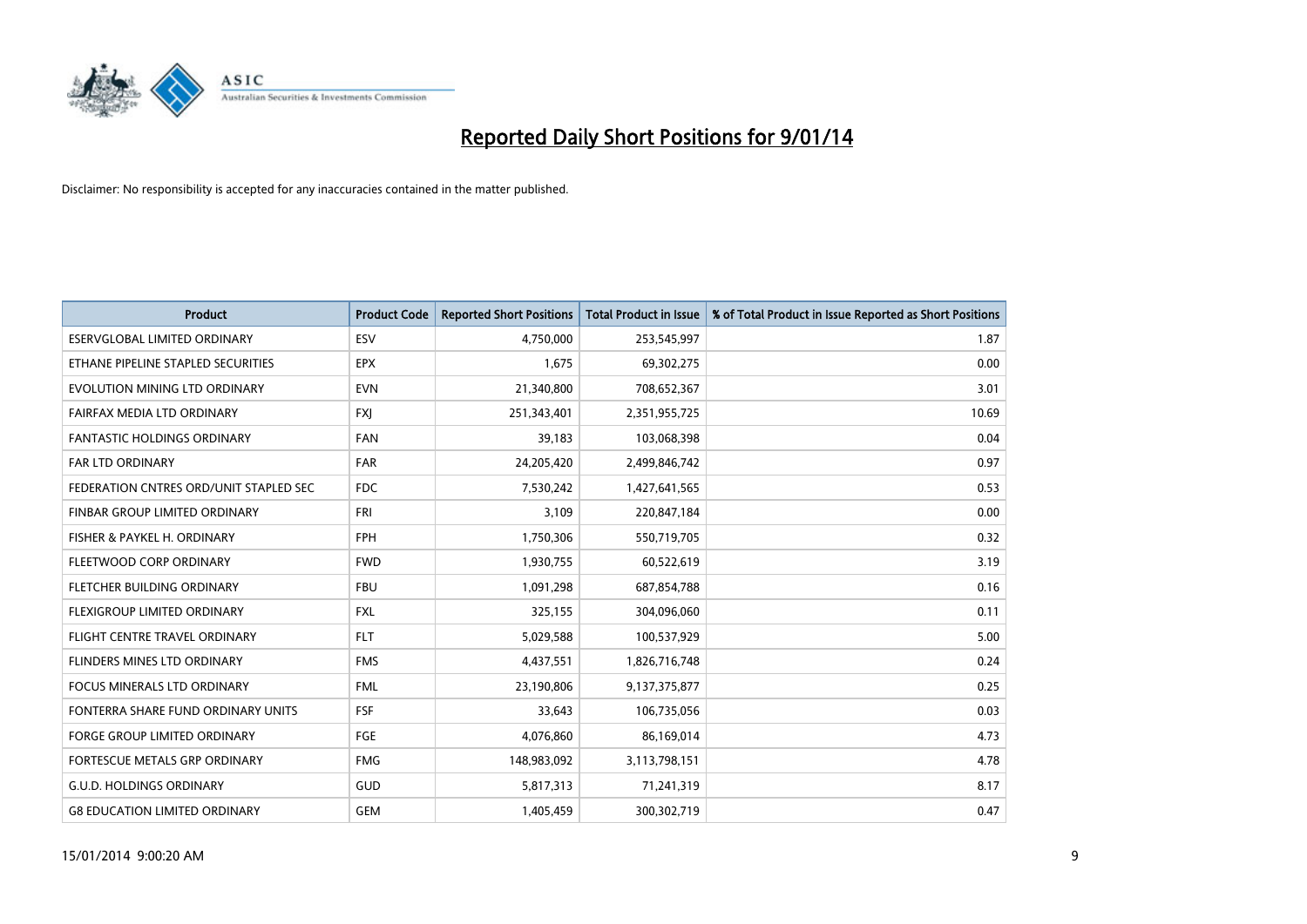

| <b>Product</b>                                   | <b>Product Code</b> | <b>Reported Short Positions</b> | <b>Total Product in Issue</b> | % of Total Product in Issue Reported as Short Positions |
|--------------------------------------------------|---------------------|---------------------------------|-------------------------------|---------------------------------------------------------|
| <b>GALAXY RESOURCES ORDINARY</b>                 | <b>GXY</b>          | 17,038                          | 1,027,058,768                 | 0.00                                                    |
| <b>GBST HOLDINGS ORDINARY</b>                    | <b>GBT</b>          | 82,605                          | 66,561,725                    | 0.12                                                    |
| <b>GDI PROPERTY GRP STAPLED SECURITIES</b>       | <b>GDI</b>          | 200,000                         | 567,575,025                   | 0.04                                                    |
| <b>GEODYNAMICS LIMITED ORDINARY</b>              | GDY                 | 850                             | 406,452,608                   | 0.00                                                    |
| GI DYNAMICS, INC CDI US PROHIBITED               | GID                 | 1,353,903                       | 393,043,620                   | 0.34                                                    |
| <b>GINDALBIE METALS LTD ORDINARY</b>             | <b>GBG</b>          | 43,516,769                      | 1,493,660,842                 | 2.91                                                    |
| <b>GOODMAN FIELDER, ORDINARY</b>                 | <b>GFF</b>          | 37,069,377                      | 1,955,559,207                 | 1.90                                                    |
| <b>GOODMAN GROUP STAPLED</b>                     | <b>GMG</b>          | 5,186,178                       | 1,718,742,809                 | 0.30                                                    |
| <b>GPT GROUP STAPLED SEC.</b>                    | <b>GPT</b>          | 4,932,680                       | 1,694,888,638                 | 0.29                                                    |
| <b>GRAINCORP LIMITED A CLASS ORDINARY</b>        | <b>GNC</b>          | 626,163                         | 228,855,628                   | 0.27                                                    |
| <b>GRANGE RESOURCES. ORDINARY</b>                | GRR                 | 5,206,729                       | 1,157,097,869                 | 0.45                                                    |
| <b>GREENCROSS LIMITED ORDINARY</b>               | <b>GXL</b>          | 44,617                          | 37,682,334                    | 0.12                                                    |
| <b>GREENLAND MIN EN LTD ORDINARY</b>             | GGG                 | 2,817,621                       | 574,572,911                   | 0.49                                                    |
| <b>GROWTHPOINT PROPERTY ORD/UNIT STAPLED SEC</b> | GOZ                 | 6,637                           | 475,705,269                   | 0.00                                                    |
| <b>GRYPHON MINERALS LTD ORDINARY</b>             | GRY                 | 5,627,338                       | 400,797,615                   | 1.40                                                    |
| <b>GUILDFORD COAL LTD ORDINARY</b>               | <b>GUF</b>          | 242,747                         | 655,046,899                   | 0.04                                                    |
| <b>GUINNESS PEAT GROUP. CDI 1:1</b>              | GPG                 | 81,925                          | 188,898,736                   | 0.04                                                    |
| <b>GWA GROUP LTD ORDINARY</b>                    | <b>GWA</b>          | 12,700,417                      | 306,533,770                   | 4.14                                                    |
| <b>HARVEY NORMAN ORDINARY</b>                    | <b>HVN</b>          | 65,869,600                      | 1,062,316,784                 | 6.20                                                    |
| <b>HENDERSON GROUP CDI 1:1</b>                   | <b>HGG</b>          | 420,454                         | 703,262,113                   | 0.06                                                    |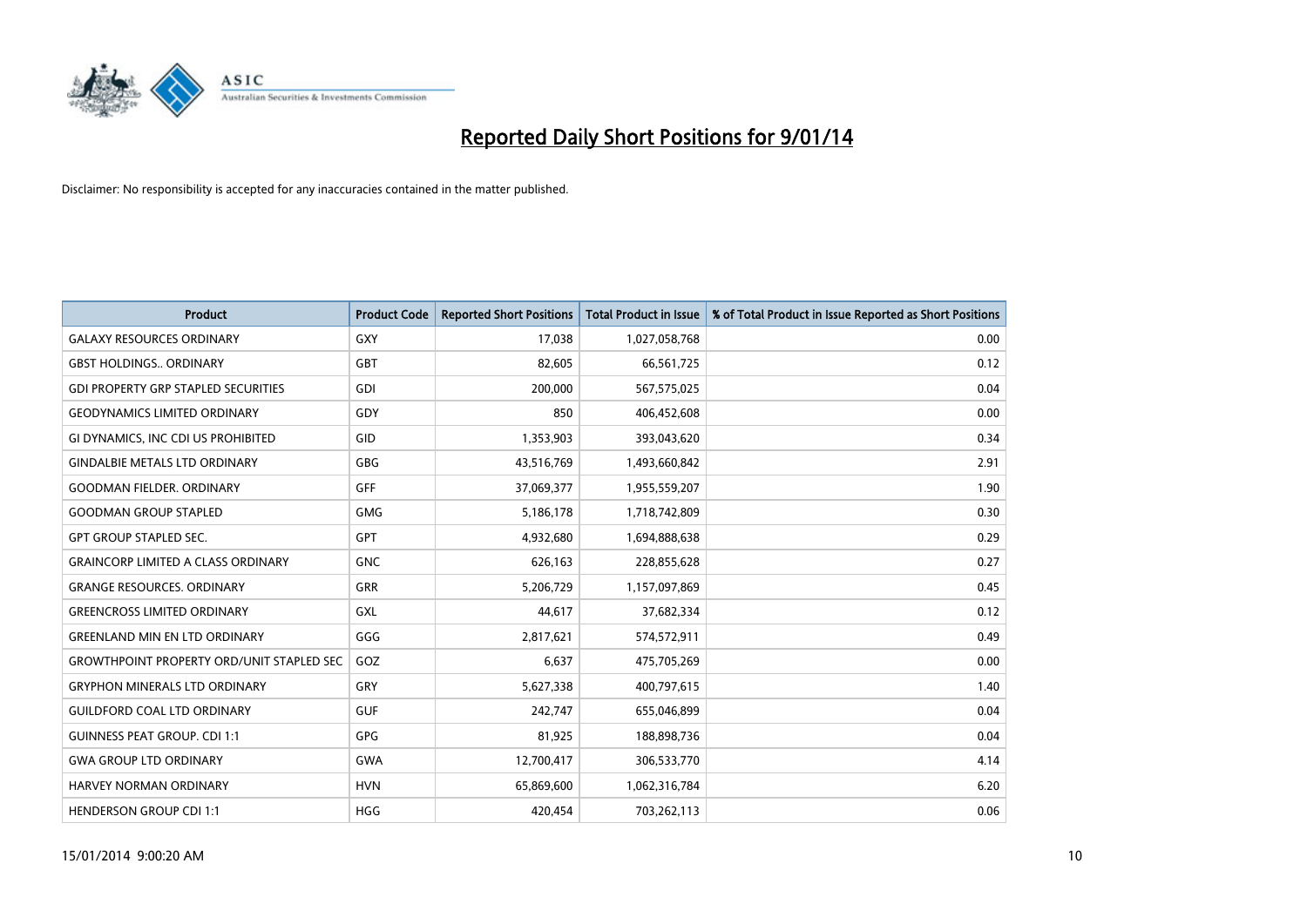

| <b>Product</b>                                | <b>Product Code</b> | <b>Reported Short Positions</b> | <b>Total Product in Issue</b> | % of Total Product in Issue Reported as Short Positions |
|-----------------------------------------------|---------------------|---------------------------------|-------------------------------|---------------------------------------------------------|
| HFA HOLDINGS LIMITED ORDINARY                 | <b>HFA</b>          | 3.863                           | 118,738,157                   | 0.00                                                    |
| <b>HIGHLANDS PACIFIC ORDINARY</b>             | <b>HIG</b>          | 10,001                          | 853,777,764                   | 0.00                                                    |
| HILLGROVE RES LTD ORDINARY                    | <b>HGO</b>          | 633,056                         | 1,178,589,221                 | 0.05                                                    |
| HILLS LTD ORDINARY                            | <b>HIL</b>          | 514,771                         | 236,619,450                   | 0.22                                                    |
| HORIZON OIL LIMITED ORDINARY                  | <b>HZN</b>          | 77,343,391                      | 1,301,147,932                 | 5.94                                                    |
| HOT CHILI LTD ORDINARY                        | <b>HCH</b>          | 10,000                          | 347,732,196                   | 0.00                                                    |
| <b>ICON ENERGY LIMITED ORDINARY</b>           | <b>ICN</b>          | 2,926                           | 615,774,351                   | 0.00                                                    |
| <b>IINET LIMITED ORDINARY</b>                 | <b>IIN</b>          | 184,408                         | 161,238,847                   | 0.11                                                    |
| <b>ILUKA RESOURCES ORDINARY</b>               | ILU                 | 40,472,409                      | 418,700,517                   | 9.67                                                    |
| <b>IMDEX LIMITED ORDINARY</b>                 | <b>IMD</b>          | 4,117,745                       | 210,473,188                   | 1.96                                                    |
| <b>INCITEC PIVOT ORDINARY</b>                 | IPL                 | 27,926,552                      | 1,628,730,107                 | 1.71                                                    |
| INDEPENDENCE GROUP ORDINARY                   | <b>IGO</b>          | 3,733,125                       | 233,323,905                   | 1.60                                                    |
| <b>INDOPHIL RESOURCES ORDINARY</b>            | <b>IRN</b>          | 323,030                         | 1,203,146,194                 | 0.03                                                    |
| <b>INFIGEN ENERGY STAPLED SECURITIES</b>      | <b>IFN</b>          | 3,120,833                       | 764,993,434                   | 0.41                                                    |
| <b>INFOMEDIA LTD ORDINARY</b>                 | <b>IFM</b>          | 423,784                         | 304,953,155                   | 0.14                                                    |
| INGENIA GROUP STAPLED SECURITIES              | <b>INA</b>          | 49,172                          | 676,240,232                   | 0.01                                                    |
| INSURANCE AUSTRALIA ORDINARY                  | IAG                 | 7,234,444                       | 2,298,412,449                 | 0.31                                                    |
| <b>INTREPID MINES ORDINARY</b>                | <b>IAU</b>          | 18,060,172                      | 556,426,332                   | 3.25                                                    |
| <b>INVESTA OFFICE FUND STAPLED SECURITIES</b> | <b>IOF</b>          | 510,441                         | 614,047,458                   | 0.08                                                    |
| <b>INVOCARE LIMITED ORDINARY</b>              | <b>IVC</b>          | 6,013,282                       | 110,030,298                   | 5.47                                                    |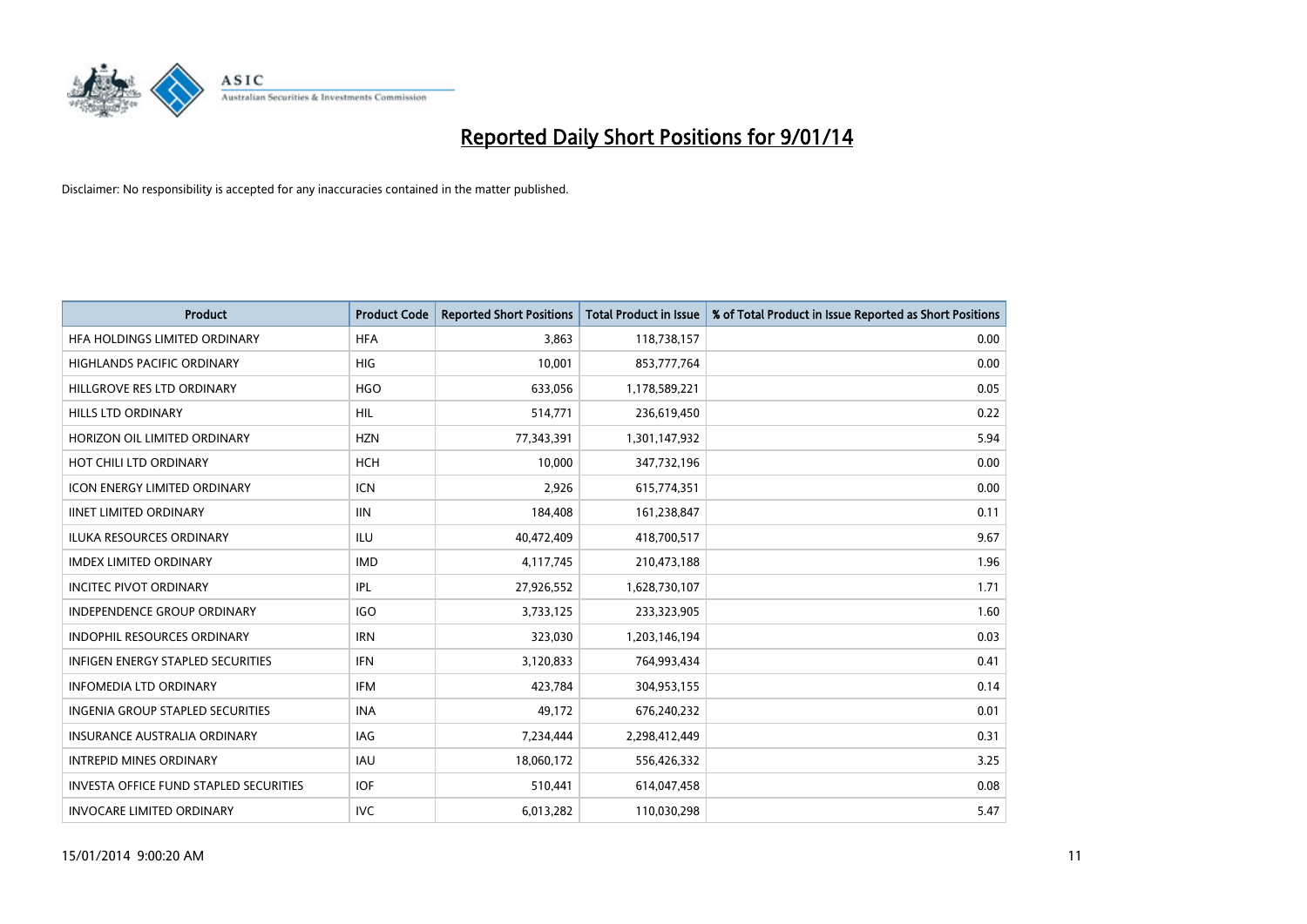

| <b>Product</b>                                  | <b>Product Code</b> | <b>Reported Short Positions</b> | <b>Total Product in Issue</b> | % of Total Product in Issue Reported as Short Positions |
|-------------------------------------------------|---------------------|---------------------------------|-------------------------------|---------------------------------------------------------|
| <b>IOOF HOLDINGS LTD ORDINARY</b>               | IFL                 | 2,157,719                       | 232,118,034                   | 0.93                                                    |
| <b>IRESS LIMITED ORDINARY</b>                   | <b>IRE</b>          | 320,507                         | 158,585,126                   | 0.20                                                    |
| <b>IRON ORE HOLDINGS ORDINARY</b>               | <b>IOH</b>          | 26.197                          | 161,174,005                   | 0.02                                                    |
| <b>ISELECT LTD ORDINARY</b>                     | <b>ISU</b>          | 515,738                         | 260,889,894                   | 0.20                                                    |
| <b>JAMES HARDIE INDUST CHESS DEPOSITARY INT</b> | <b>IHX</b>          | 5,590,257                       | 443,536,551                   | 1.26                                                    |
| <b>JB HI-FI LIMITED ORDINARY</b>                | <b>IBH</b>          | 7,305,872                       | 100,261,681                   | 7.29                                                    |
| <b>KAGARA LTD ORDINARY</b>                      | KZL                 | 3,385,466                       | 798,953,117                   | 0.42                                                    |
| KAROON GAS AUSTRALIA ORDINARY                   | <b>KAR</b>          | 3,813,582                       | 255,841,581                   | 1.49                                                    |
| KATHMANDU HOLD LTD ORDINARY                     | <b>KMD</b>          | 182,070                         | 200,473,338                   | 0.09                                                    |
| <b>KBL MINING LIMITED ORDINARY</b>              | <b>KBL</b>          | 1,820                           | 393,535,629                   | 0.00                                                    |
| KINGSGATE CONSOLID. ORDINARY                    | <b>KCN</b>          | 8,488,433                       | 164,059,349                   | 5.17                                                    |
| KINGSROSE MINING LTD ORDINARY                   | <b>KRM</b>          | 490,786                         | 335,753,851                   | 0.15                                                    |
| LEIGHTON HOLDINGS ORDINARY                      | LEI                 | 23,269,577                      | 337,235,188                   | 6.90                                                    |
| LEND LEASE GROUP UNIT/ORD STAPLED               | LLC                 | 8,172,256                       | 576,712,337                   | 1.42                                                    |
| LONESTAR RESO LTD ORDINARY                      | LNR                 | 10,717                          | 697,187,211                   | 0.00                                                    |
| LYCOPODIUM LIMITED ORDINARY                     | LYL                 |                                 | 38,955,103                    | 0.00                                                    |
| LYNAS CORPORATION ORDINARY                      | <b>LYC</b>          | 170,104,587                     | 1,961,160,594                 | 8.67                                                    |
| M2 TELECOMMUNICATION ORDINARY                   | <b>MTU</b>          | 9,195,644                       | 179,384,685                   | 5.13                                                    |
| <b>MACA LIMITED ORDINARY</b>                    | <b>MLD</b>          | 71,158                          | 176,476,373                   | 0.04                                                    |
| <b>MACMAHON HOLDINGS ORDINARY</b>               | <b>MAH</b>          | 95,498                          | 1,261,699,966                 | 0.01                                                    |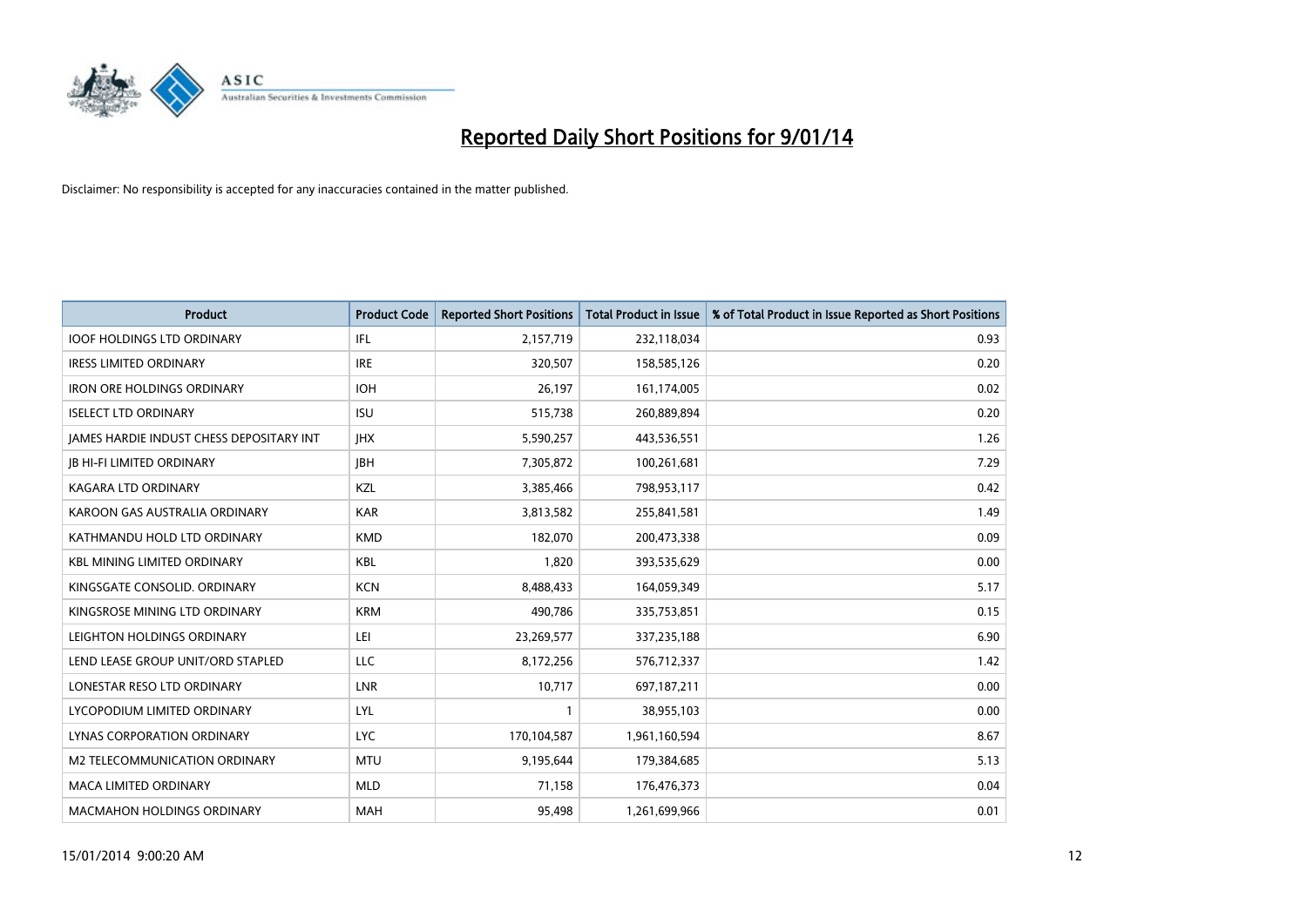

| <b>Product</b>                        | <b>Product Code</b> | <b>Reported Short Positions</b> | <b>Total Product in Issue</b> | % of Total Product in Issue Reported as Short Positions |
|---------------------------------------|---------------------|---------------------------------|-------------------------------|---------------------------------------------------------|
| MACO ATLAS ROADS GRP ORDINARY STAPLED | <b>MQA</b>          | 12,277,184                      | 487,230,540                   | 2.52                                                    |
| MACQUARIE GROUP LTD ORDINARY          | <b>MOG</b>          | 1,475,000                       | 321,050,410                   | 0.46                                                    |
| MAGELLAN FIN GRP LTD ORDINARY         | <b>MFG</b>          | 825,469                         | 155,830,849                   | 0.53                                                    |
| <b>MATRIX C &amp; E LTD ORDINARY</b>  | <b>MCE</b>          | 2,790,268                       | 94,555,428                    | 2.95                                                    |
| <b>MAVERICK DRILLING ORDINARY</b>     | <b>MAD</b>          | 7,952,677                       | 468,004,529                   | 1.70                                                    |
| <b>MAXITRANS INDUSTRIES ORDINARY</b>  | <b>MXI</b>          | 522,417                         | 183,993,392                   | 0.28                                                    |
| MAYNE PHARMA LTD ORDINARY             | <b>MYX</b>          | 1,560,655                       | 563,459,968                   | 0.28                                                    |
| MCALEESE LTD ORDINARY                 | <b>MCS</b>          | 2,694,259                       | 296,577,121                   | 0.91                                                    |
| MCMILLAN SHAKESPEARE ORDINARY         | <b>MMS</b>          | 704,656                         | 74,523,965                    | 0.95                                                    |
| MEDUSA MINING LTD ORDINARY            | <b>MML</b>          | 7,239,386                       | 207,794,301                   | 3.48                                                    |
| MELBOURNE IT LIMITED ORDINARY         | MLB                 | 29,587                          | 83,164,371                    | 0.04                                                    |
| MEO AUSTRALIA LTD ORDINARY            | <b>MEO</b>          | 10,845                          | 627,264,587                   | 0.00                                                    |
| MERIDIAN ENERGY INSTALMENT RECEIPTS   | <b>MEZCA</b>        | 32,097                          | 1,255,413,626                 | 0.00                                                    |
| <b>MERMAID MARINE ORDINARY</b>        | <b>MRM</b>          | 1,894,406                       | 232,652,241                   | 0.81                                                    |
| MESOBLAST LIMITED ORDINARY            | <b>MSB</b>          | 19,303,422                      | 321,210,394                   | 6.01                                                    |
| METALS X LIMITED ORDINARY             | <b>MLX</b>          | 36,159                          | 1,655,386,110                 | 0.00                                                    |
| METCASH LIMITED ORDINARY              | <b>MTS</b>          | 110,070,360                     | 880,704,786                   | 12.50                                                   |
| METMINCO LIMITED ORDINARY             | <b>MNC</b>          | 435,483                         | 1,749,543,023                 | 0.02                                                    |
| MIGHTY RIVER POWER ORDINARY           | <b>MYT</b>          | 1,950,939                       | 1,400,012,517                 | 0.14                                                    |
| MINCOR RESOURCES NL ORDINARY          | <b>MCR</b>          | 2,267,516                       | 188,208,274                   | 1.20                                                    |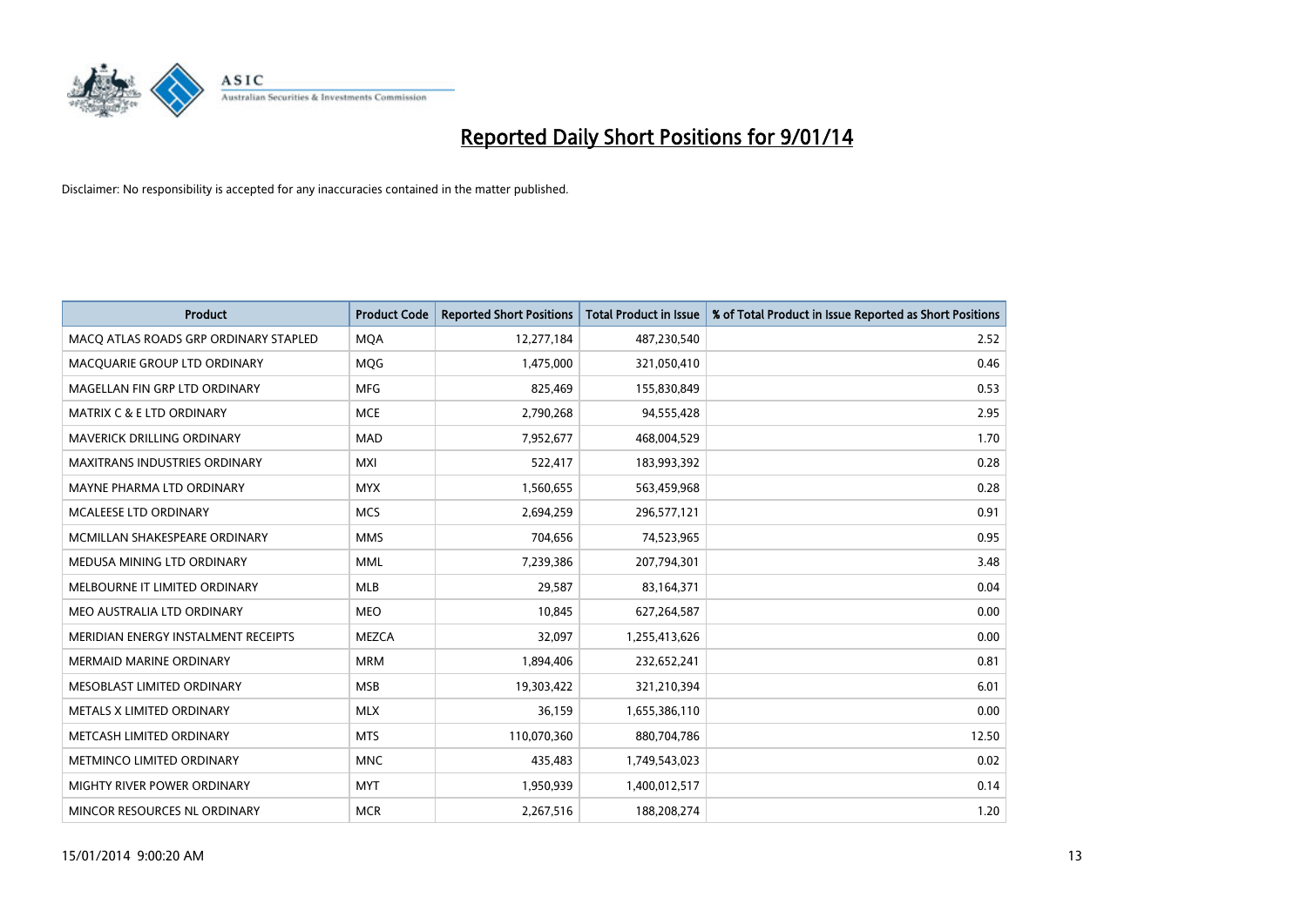

| <b>Product</b>                    | <b>Product Code</b> | <b>Reported Short Positions</b> | <b>Total Product in Issue</b> | % of Total Product in Issue Reported as Short Positions |
|-----------------------------------|---------------------|---------------------------------|-------------------------------|---------------------------------------------------------|
| MINERAL DEPOSITS ORDINARY         | <b>MDL</b>          | 784,166                         | 96,038,786                    | 0.82                                                    |
| MINERAL RESOURCES. ORDINARY       | <b>MIN</b>          | 4,098,916                       | 186,112,198                   | 2.20                                                    |
| MINT WIRELESS ORDINARY            | <b>MNW</b>          | 372,659                         | 403,872,395                   | 0.09                                                    |
| MIRABELA NICKEL LTD ORDINARY      | <b>MBN</b>          | 18,867,110                      | 876,801,147                   | 2.15                                                    |
| MIRVAC GROUP STAPLED SECURITIES   | <b>MGR</b>          | 6,747,908                       | 3,664,938,678                 | 0.18                                                    |
| MOLOPO ENERGY LTD ORDINARY        | <b>MPO</b>          | 351,895                         | 246,724,091                   | 0.14                                                    |
| MONADELPHOUS GROUP ORDINARY       | <b>MND</b>          | 12,573,326                      | 92,308,047                    | 13.62                                                   |
| MORTGAGE CHOICE LTD ORDINARY      | MOC                 | 73,833                          | 123,780,387                   | 0.06                                                    |
| <b>MOUNT GIBSON IRON ORDINARY</b> | <b>MGX</b>          | 7,616,665                       | 1,090,584,232                 | 0.70                                                    |
| MULTIPLEX SITES SITES             | <b>MXUPA</b>        | 1,474                           | 4,500,000                     | 0.03                                                    |
| MURCHISON METALS LTD ORDINARY     | <b>MMX</b>          | 216,291                         | 450,497,346                   | 0.05                                                    |
| MYER HOLDINGS LTD ORDINARY        | <b>MYR</b>          | 65,748,146                      | 585,684,551                   | 11.23                                                   |
| NANOSONICS LIMITED ORDINARY       | <b>NAN</b>          | 158,428                         | 263,125,129                   | 0.06                                                    |
| NATIONAL AUST, BANK ORDINARY      | <b>NAB</b>          | 5,540,918                       | 2,351,436,055                 | 0.24                                                    |
| NAVITAS LIMITED ORDINARY          | <b>NVT</b>          | 3,283,637                       | 375,416,910                   | 0.87                                                    |
| NEON ENERGY LIMITED ORDINARY      | <b>NEN</b>          | 1,245,023                       | 553,037,848                   | 0.23                                                    |
| NEUREN PHARMACEUT. ORDINARY       | <b>NEU</b>          | 10,403                          | 1,512,528,963                 | 0.00                                                    |
| NEW HOPE CORPORATION ORDINARY     | <b>NHC</b>          | 431,577                         | 830,819,859                   | 0.05                                                    |
| NEWCREST MINING ORDINARY          | <b>NCM</b>          | 12,380,761                      | 766,510,971                   | 1.62                                                    |
| NEWS CORP A NON-VOTING CDI        | <b>NWSLV</b>        | 1,574,973                       | 3,324,226                     | 47.38                                                   |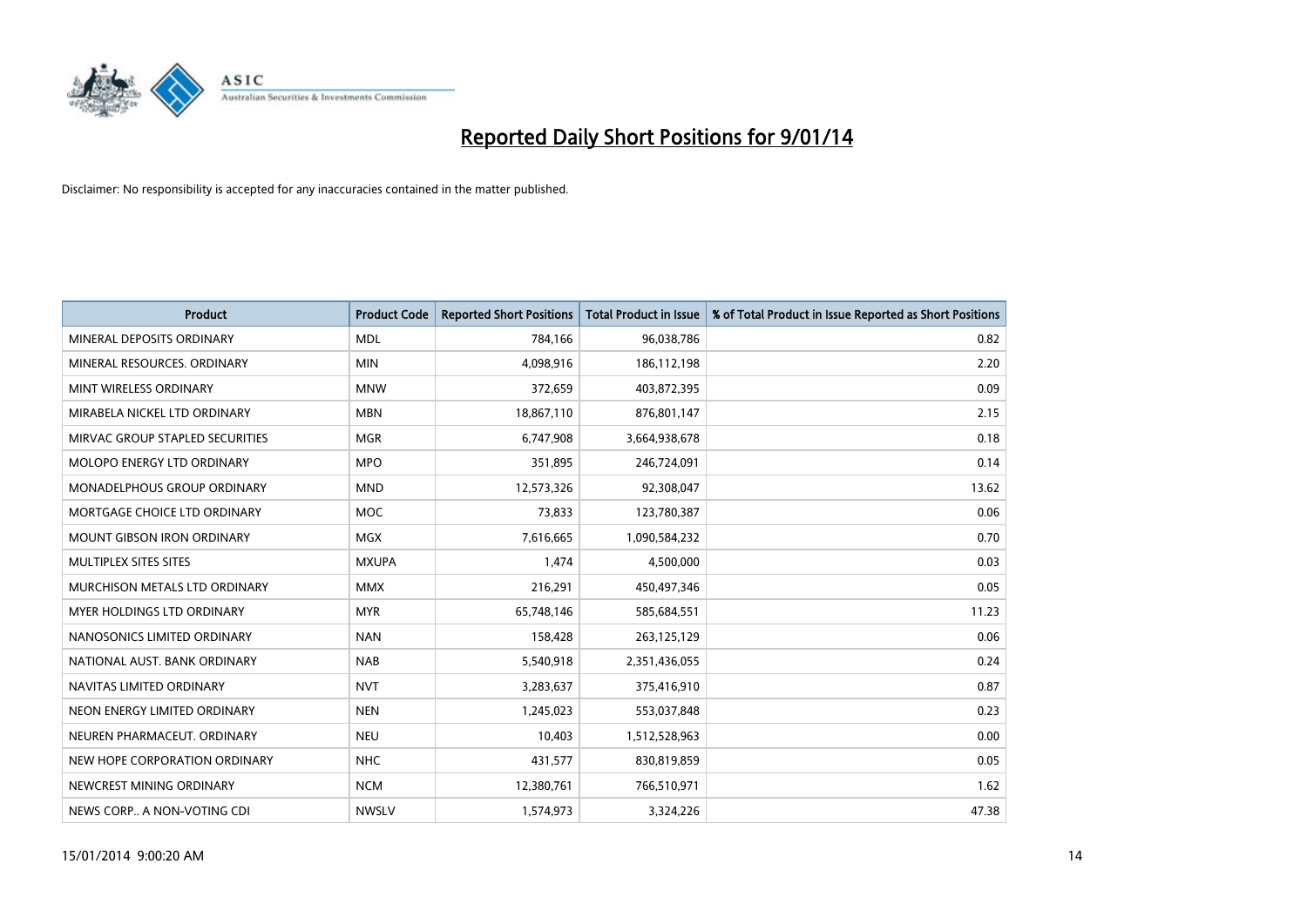

| <b>Product</b>                        | <b>Product Code</b> | <b>Reported Short Positions</b> | <b>Total Product in Issue</b> | % of Total Product in Issue Reported as Short Positions |
|---------------------------------------|---------------------|---------------------------------|-------------------------------|---------------------------------------------------------|
| NEWS CORP B VOTING CDI                | <b>NWS</b>          | 3,215,466                       | 19,342,944                    | 16.62                                                   |
| NEWSAT LIMITED ORDINARY               | <b>NWT</b>          | 342,538                         | 591,460,931                   | 0.06                                                    |
| NEXTDC LIMITED ORDINARY               | <b>NXT</b>          | 9,209,601                       | 192,904,486                   | 4.77                                                    |
| NEXUS ENERGY LIMITED ORDINARY         | <b>NXS</b>          | 2,028,775                       | 1,330,219,459                 | 0.15                                                    |
| NIB HOLDINGS LIMITED ORDINARY         | <b>NHF</b>          | 3,528,919                       | 439,004,182                   | 0.80                                                    |
| NICK SCALI LIMITED ORDINARY           | <b>NCK</b>          | 1,999                           | 81,000,000                    | 0.00                                                    |
| NIDO PETROLEUM ORDINARY               | <b>NDO</b>          | 47,402                          | 2,046,650,968                 | 0.00                                                    |
| NINE ENTERTAINMENT ORDINARY           | <b>NEC</b>          | 5,648,255                       | 940,295,023                   | 0.60                                                    |
| NOBLE MINERAL RES ORDINARY            | <b>NMG</b>          | 2,365,726                       | 666,397,952                   | 0.36                                                    |
| NORTHERN IRON LTD ORDINARY            | <b>NFE</b>          | 108,190                         | 484,405,314                   | 0.02                                                    |
| NORTHERN STAR ORDINARY                | <b>NST</b>          | 2,722,422                       | 428,369,762                   | 0.64                                                    |
| NOVOGEN LIMITED ORDINARY              | <b>NRT</b>          | 74,125                          | 161,498,858                   | 0.05                                                    |
| NRW HOLDINGS LIMITED ORDINARY         | <b>NWH</b>          | 16,763,552                      | 278,888,011                   | 6.01                                                    |
| NUCOAL RESOURCES LTD ORDINARY         | <b>NCR</b>          | $\mathbf{1}$                    | 768,612,354                   | 0.00                                                    |
| NUFARM LIMITED ORDINARY               | <b>NUF</b>          | 15,963,960                      | 263,725,895                   | 6.05                                                    |
| OAKTON LIMITED ORDINARY               | <b>OKN</b>          | 713,720                         | 89,968,985                    | 0.79                                                    |
| OCEANAGOLD CORP. CHESS DEPOSITARY INT | <b>OGC</b>          | 1,121,758                       | 300,350,129                   | 0.37                                                    |
| OIL SEARCH LTD ORDINARY               | OSH                 | 6,754,049                       | 1,343,361,150                 | 0.50                                                    |
| OM HOLDINGS LIMITED ORDINARY          | OMH                 | 2,280,897                       | 733,423,337                   | 0.31                                                    |
| ORICA LIMITED ORDINARY                | ORI                 | 8,986,685                       | 370,255,009                   | 2.43                                                    |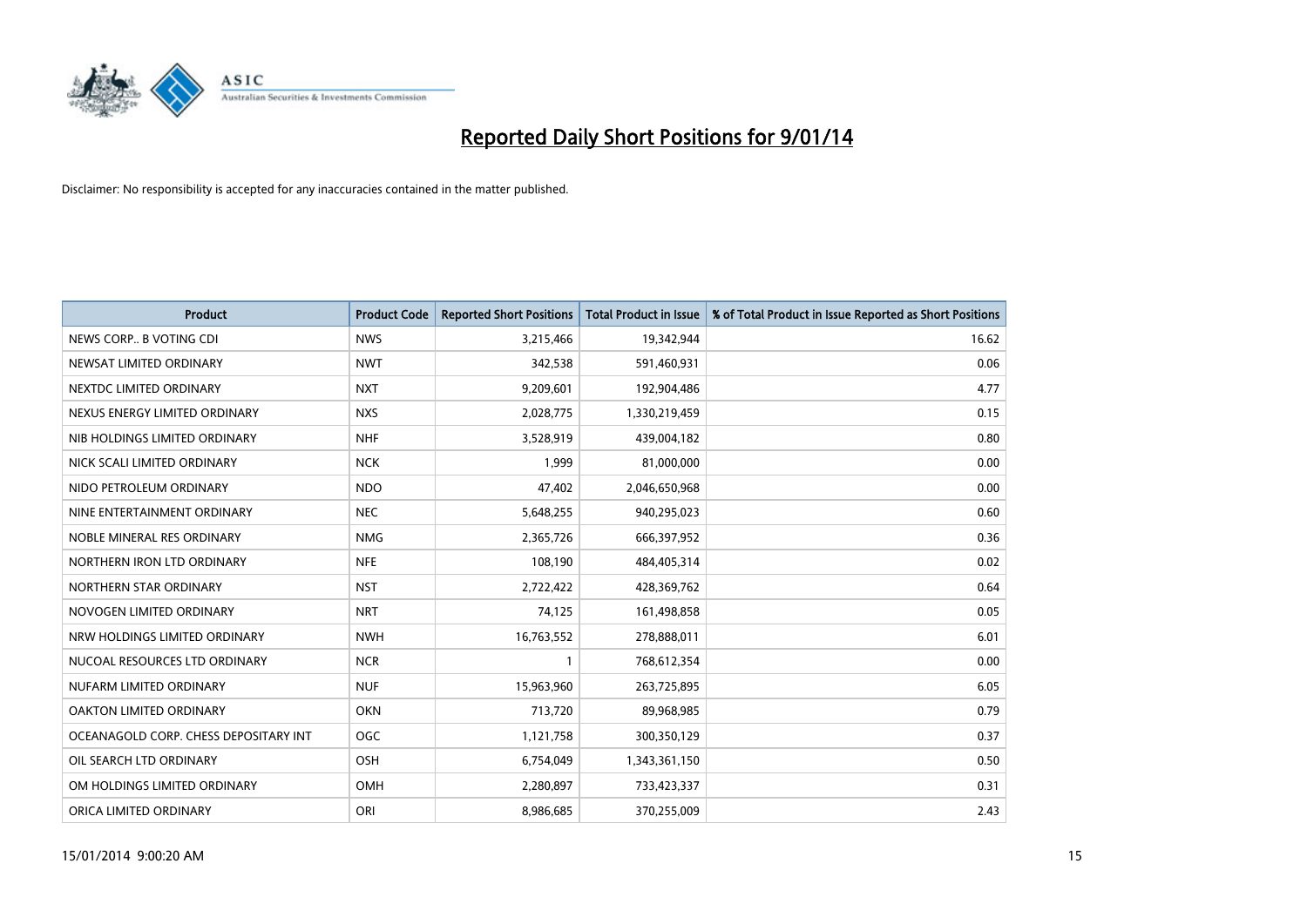

| <b>Product</b>                 | <b>Product Code</b> | <b>Reported Short Positions</b> | <b>Total Product in Issue</b> | % of Total Product in Issue Reported as Short Positions |
|--------------------------------|---------------------|---------------------------------|-------------------------------|---------------------------------------------------------|
| ORIGIN ENERGY ORDINARY         | <b>ORG</b>          | 8,341,523                       | 1,101,228,973                 | 0.76                                                    |
| OROCOBRE LIMITED ORDINARY      | <b>ORE</b>          | 358,125                         | 132,041,911                   | 0.27                                                    |
| ORORA LIMITED ORDINARY         | <b>ORA</b>          | 462,577                         | 1,206,684,923                 | 0.04                                                    |
| OROTONGROUP LIMITED ORDINARY   | ORL                 | 111,622                         | 40,880,902                    | 0.27                                                    |
| OZ MINERALS ORDINARY           | <b>OZL</b>          | 22,531,124                      | 303,470,022                   | 7.42                                                    |
| OZFOREX GROUP LTD ORDINARY     | <b>OFX</b>          | 2,251,822                       | 240,000,000                   | 0.94                                                    |
| <b>PACIFIC BRANDS ORDINARY</b> | <b>PBG</b>          | 6,860,109                       | 912,915,695                   | 0.75                                                    |
| PACT GROUP HLDGS LTD ORDINARY  | <b>PGH</b>          | 1,350,000                       | 294,097,961                   | 0.46                                                    |
| PALADIN ENERGY LTD ORDINARY    | <b>PDN</b>          | 95,791,754                      | 964,204,004                   | 9.93                                                    |
| PANAUST LIMITED ORDINARY       | <b>PNA</b>          | 8,712,168                       | 620,724,651                   | 1.40                                                    |
| PANORAMIC RESOURCES ORDINARY   | PAN                 | 405,062                         | 319,285,132                   | 0.13                                                    |
| PANTERRA GOLD LTD ORDINARY     | PGI                 | $\mathbf{1}$                    | 772,031,012                   | 0.00                                                    |
| PAPERLINX LIMITED ORDINARY     | <b>PPX</b>          | 89,918                          | 609,280,761                   | 0.01                                                    |
| PAPILLON RES LTD ORDINARY      | <b>PIR</b>          | 8,197,536                       | 339,444,210                   | 2.41                                                    |
| PATTIES FOODS LTD ORDINARY     | PFL                 | 51,829                          | 139,144,338                   | 0.04                                                    |
| PEET LIMITED ORDINARY          | <b>PPC</b>          | 510,411                         | 433,389,348                   | 0.12                                                    |
| PENINSULA ENERGY LTD ORDINARY  | <b>PEN</b>          | $\mathbf{1}$                    | 3,252,030,235                 | 0.00                                                    |
| PERPETUAL LIMITED ORDINARY     | PPT                 | 2,242,463                       | 46,529,270                    | 4.82                                                    |
| PERSEUS MINING LTD ORDINARY    | PRU                 | 6,822,852                       | 457,962,088                   | 1.49                                                    |
| PHARMAXIS LTD ORDINARY         | <b>PXS</b>          | 1,329,350                       | 309,046,349                   | 0.43                                                    |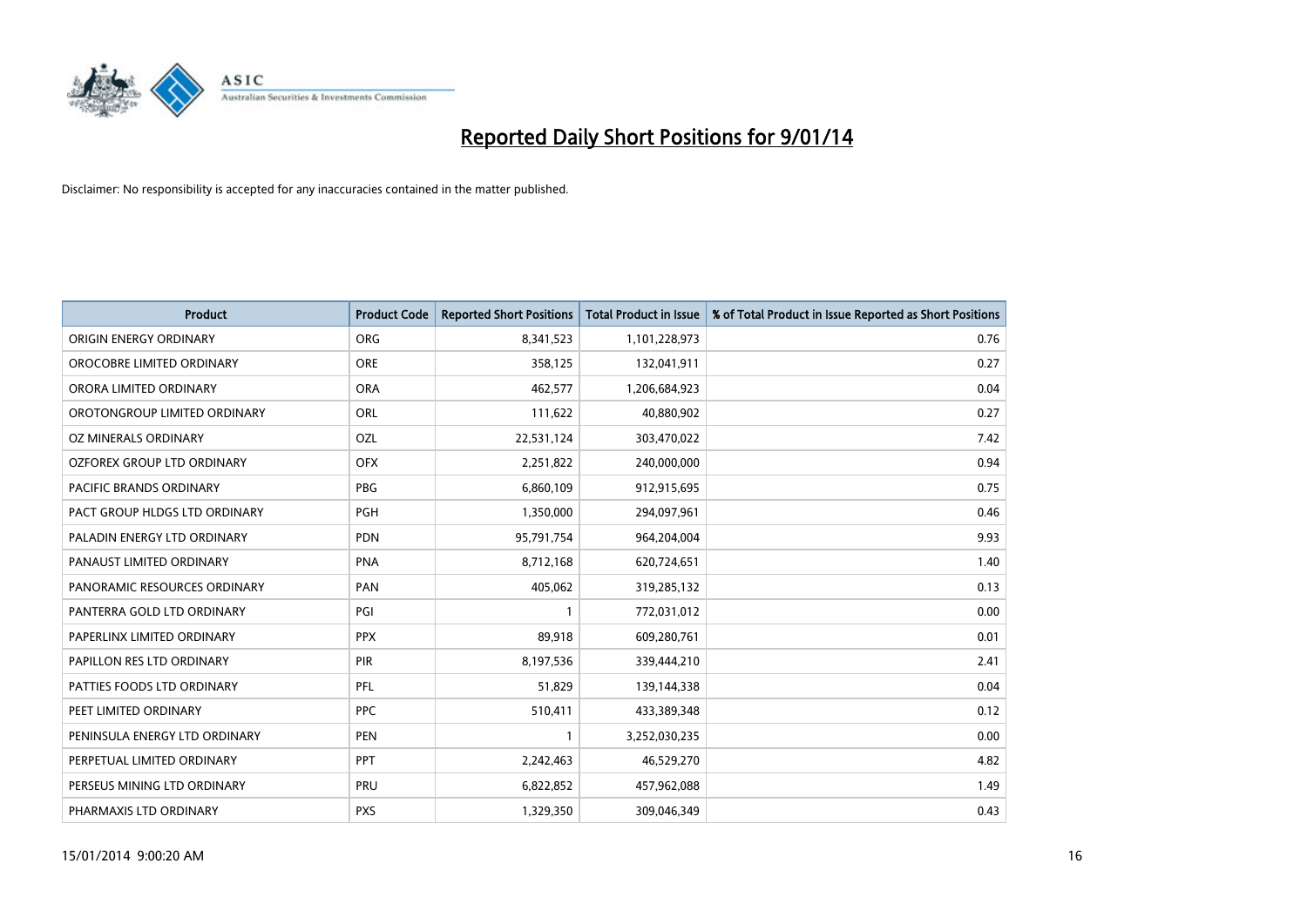

| <b>Product</b>                    | <b>Product Code</b> | <b>Reported Short Positions</b> | <b>Total Product in Issue</b> | % of Total Product in Issue Reported as Short Positions |
|-----------------------------------|---------------------|---------------------------------|-------------------------------|---------------------------------------------------------|
| PHOSPHAGENICS LTD. ORDINARY       | <b>POH</b>          | 50,000                          | 1,020,465,957                 | 0.00                                                    |
| PLATINUM ASSET ORDINARY           | <b>PTM</b>          | 210,326                         | 578,685,695                   | 0.04                                                    |
| PLATINUM AUSTRALIA ORDINARY       | <b>PLA</b>          | 836,127                         | 504,968,043                   | 0.17                                                    |
| PMI GOLD CORP CDI 1:1             | <b>PVM</b>          | 232,274                         | 162,796,704                   | 0.14                                                    |
| PMP LIMITED ORDINARY              | <b>PMP</b>          | 1,595,073                       | 323,781,124                   | 0.49                                                    |
| PRANA BIOTECHNOLOGY ORDINARY      | PBT                 | 270,752                         | 418,181,096                   | 0.06                                                    |
| PREMIER INVESTMENTS ORDINARY      | <b>PMV</b>          | 351,839                         | 155,314,874                   | 0.23                                                    |
| PRIMA BIOMED LTD ORDINARY         | <b>PRR</b>          | 221,394                         | 1,228,709,341                 | 0.02                                                    |
| PRIMARY HEALTH CARE ORDINARY      | <b>PRY</b>          | 18,738,052                      | 504,956,647                   | 3.71                                                    |
| PRIME MEDIA GRP LTD ORDINARY      | <b>PRT</b>          | 1,393,533                       | 366,330,303                   | 0.38                                                    |
| PROGRAMMED ORDINARY               | <b>PRG</b>          | 272,266                         | 118,229,190                   | 0.23                                                    |
| <b>QANTAS AIRWAYS ORDINARY</b>    | QAN                 | 59,441,211                      | 2,196,330,250                 | 2.71                                                    |
| OBE INSURANCE GROUP ORDINARY      | <b>OBE</b>          | 9,880,297                       | 1,248,704,599                 | 0.79                                                    |
| ORXPHARMA LTD ORDINARY            | <b>QRX</b>          | 66,492                          | 164,095,969                   | 0.04                                                    |
| <b>QUBE HOLDINGS LTD ORDINARY</b> | QUB                 | 12,398,945                      | 931,433,499                   | 1.33                                                    |
| RAMELIUS RESOURCES ORDINARY       | <b>RMS</b>          | 169,047                         | 365,380,380                   | 0.05                                                    |
| RAMSAY HEALTH CARE ORDINARY       | <b>RHC</b>          | 2,552,142                       | 202,081,252                   | 1.26                                                    |
| <b>RCR TOMLINSON ORDINARY</b>     | <b>RCR</b>          | 267,852                         | 136,696,590                   | 0.20                                                    |
| <b>REA GROUP ORDINARY</b>         | <b>REA</b>          | 992,948                         | 131,714,699                   | 0.75                                                    |
| RECALL HOLDINGS LTD ORDINARY      | <b>REC</b>          | 632,035                         | 312,311,413                   | 0.20                                                    |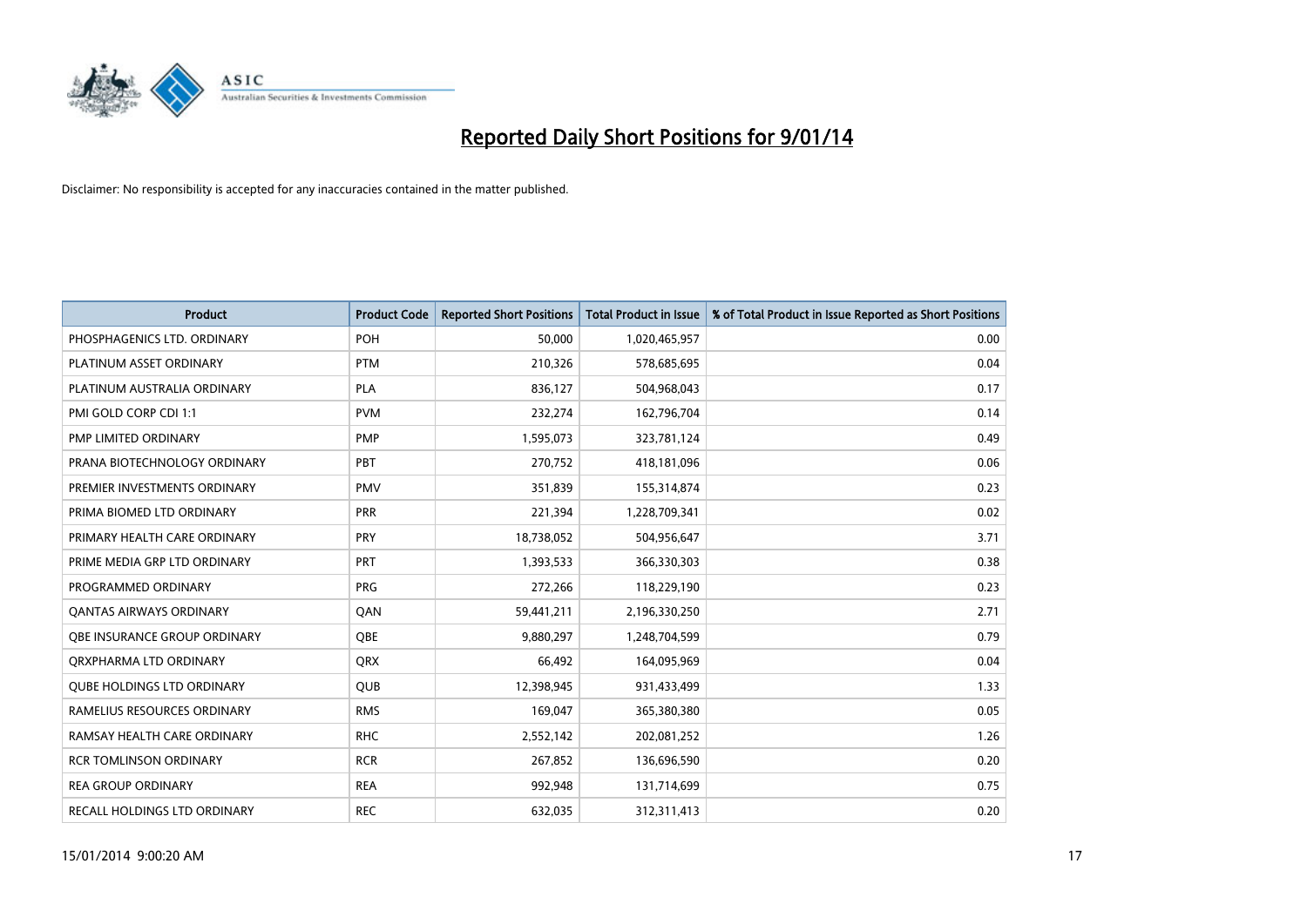

| <b>Product</b>                      | <b>Product Code</b> | <b>Reported Short Positions</b> | <b>Total Product in Issue</b> | % of Total Product in Issue Reported as Short Positions |
|-------------------------------------|---------------------|---------------------------------|-------------------------------|---------------------------------------------------------|
| <b>RECKON LIMITED ORDINARY</b>      | <b>RKN</b>          | 101,203                         | 126,913,066                   | 0.08                                                    |
| <b>RED 5 LIMITED ORDINARY</b>       | <b>RED</b>          | 162,100                         | 759,451,008                   | 0.02                                                    |
| <b>RED FORK ENERGY ORDINARY</b>     | <b>RFE</b>          | 4,090,484                       | 501,051,719                   | 0.82                                                    |
| REDBANK ENERGY LTD ORDINARY         | <b>AEJ</b>          | 13                              | 786,287                       | 0.00                                                    |
| REECE AUSTRALIA LTD. ORDINARY       | <b>REH</b>          | 436                             | 99,600,000                    | 0.00                                                    |
| REED RESOURCES LTD ORDINARY         | <b>RDR</b>          | 250,000                         | 523,453,895                   | 0.05                                                    |
| <b>REGIS RESOURCES ORDINARY</b>     | <b>RRL</b>          | 9,853,042                       | 497,987,384                   | 1.98                                                    |
| RESMED INC CDI 10:1                 | <b>RMD</b>          | 35,783,337                      | 1,420,542,770                 | 2.52                                                    |
| <b>RESOLUTE MINING ORDINARY</b>     | <b>RSG</b>          | 8,225,421                       | 640,994,224                   | 1.28                                                    |
| RESOURCE EQUIP LTD ORDINARY         | <b>RQL</b>          | 5,000                           | 249,065,471                   | 0.00                                                    |
| <b>RESOURCE GENERATION ORDINARY</b> | <b>RES</b>          | 224,300                         | 581,380,338                   | 0.04                                                    |
| RETAIL FOOD GROUP ORDINARY          | <b>RFG</b>          | 3,345,539                       | 144,049,390                   | 2.32                                                    |
| REX MINERALS LIMITED ORDINARY       | <b>RXM</b>          | 1,786,348                       | 188,907,284                   | 0.95                                                    |
| <b>RHG LIMITED ORDINARY</b>         | <b>RHG</b>          | 1,085                           | 308,483,177                   | 0.00                                                    |
| <b>RIDLEY CORPORATION ORDINARY</b>  | <b>RIC</b>          | 104,644                         | 307,817,071                   | 0.03                                                    |
| RIO TINTO LIMITED ORDINARY          | <b>RIO</b>          | 2,997,836                       | 435,758,720                   | 0.69                                                    |
| ROBUST RESOURCES ORDINARY           | <b>ROL</b>          | 4,000                           | 102,830,646                   | 0.00                                                    |
| ROC OIL COMPANY ORDINARY            | <b>ROC</b>          | 1,121,133                       | 686,461,740                   | 0.16                                                    |
| <b>RURALCO HOLDINGS ORDINARY</b>    | <b>RHL</b>          | 1,394                           | 62,711,592                    | 0.00                                                    |
| SAI GLOBAL LIMITED ORDINARY         | SAI                 | 7,037,221                       | 210,750,820                   | 3.34                                                    |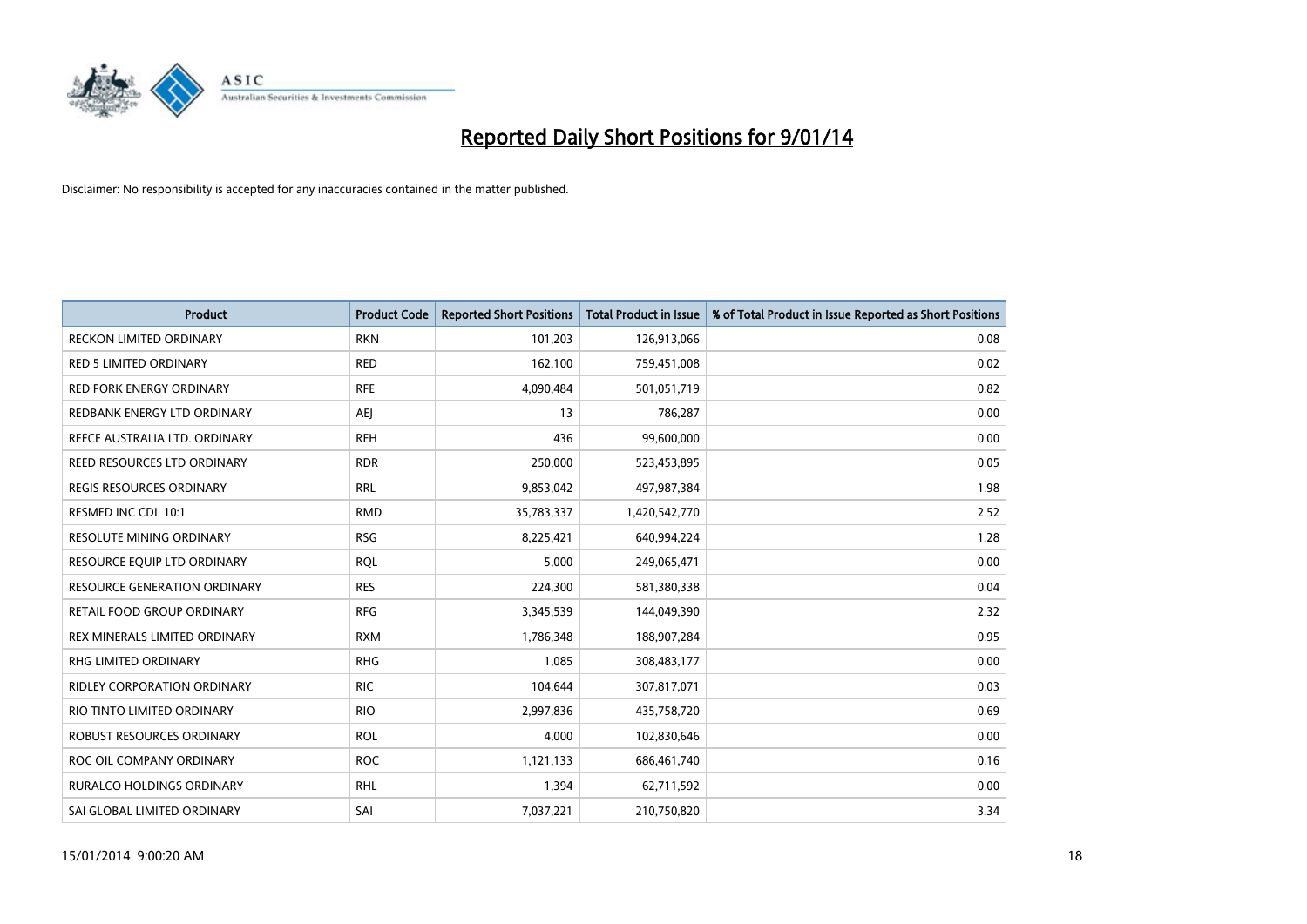

| <b>Product</b>                           | <b>Product Code</b> | <b>Reported Short Positions</b> | <b>Total Product in Issue</b> | % of Total Product in Issue Reported as Short Positions |
|------------------------------------------|---------------------|---------------------------------|-------------------------------|---------------------------------------------------------|
| SALMAT LIMITED ORDINARY                  | <b>SLM</b>          | 998                             | 159,812,799                   | 0.00                                                    |
| SAMSON OIL & GAS LTD ORDINARY            | <b>SSN</b>          | 1,202,000                       | 2,547,627,193                 | 0.05                                                    |
| SANDFIRE RESOURCES ORDINARY              | <b>SFR</b>          | 1,450,999                       | 155,640,968                   | 0.93                                                    |
| SANTOS LTD ORDINARY                      | <b>STO</b>          | 4,924,543                       | 970,221,333                   | 0.51                                                    |
| SARACEN MINERAL ORDINARY                 | <b>SAR</b>          | 1,543,190                       | 595,263,186                   | 0.26                                                    |
| SCA PROPERTY GROUP STAPLED SECURITIES    | <b>SCP</b>          | 35,912,082                      | 648,628,320                   | 5.54                                                    |
| SEDGMAN LIMITED ORDINARY                 | SDM                 | 97,621                          | 223,224,636                   | 0.04                                                    |
| SEEK LIMITED ORDINARY                    | <b>SEK</b>          | 11,453,489                      | 339,132,780                   | 3.38                                                    |
| SELECT HARVESTS ORDINARY                 | SHV                 | 24,080                          | 57,815,720                    | 0.04                                                    |
| SENEX ENERGY LIMITED ORDINARY            | SXY                 | 9,311,903                       | 1,144,008,917                 | 0.81                                                    |
| SERVCORP LIMITED ORDINARY                | SRV                 | 19,102                          | 98,432,275                    | 0.02                                                    |
| SERVICE STREAM ORDINARY                  | SSM                 | 100                             | 284,443,570                   | 0.00                                                    |
| SEVEN GROUP HOLDINGS ORDINARY            | <b>SVW</b>          | 4,238,732                       | 308,160,281                   | 1.38                                                    |
| SEVEN WEST MEDIA LTD ORDINARY            | <b>SWM</b>          | 7,300,381                       | 999,160,872                   | 0.73                                                    |
| SIGMA PHARMACEUTICAL ORDINARY            | <b>SIP</b>          | 5,957,627                       | 1,125,275,419                 | 0.53                                                    |
| SILEX SYSTEMS ORDINARY                   | <b>SLX</b>          | 2,572,607                       | 170,297,752                   | 1.51                                                    |
| SILVER CHEF LIMITED ORDINARY             | SIV                 | 214                             | 29,333,629                    | 0.00                                                    |
| SILVER LAKE RESOURCE ORDINARY            | <b>SLR</b>          | 17,024,550                      | 437,594,758                   | 3.89                                                    |
| SIMS METAL MGMT LTD ORDINARY             | SGM                 | 10,472,481                      | 204,434,248                   | 5.12                                                    |
| SINGAPORE TELECOMM. CHESS DEPOSITARY INT | SGT                 | 6,452,480                       | 148,226,740                   | 4.35                                                    |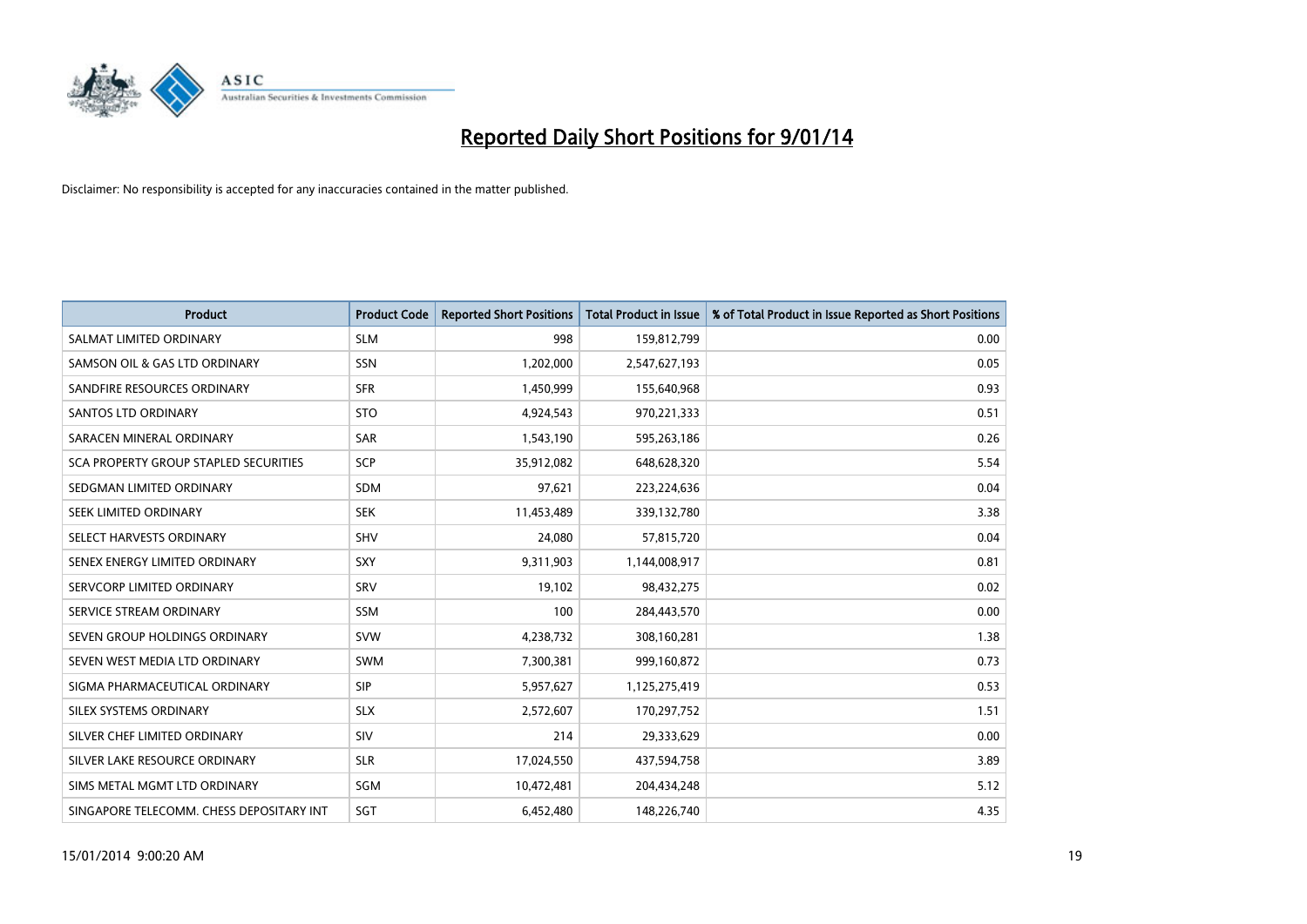

| <b>Product</b>                           | <b>Product Code</b> | <b>Reported Short Positions</b> | <b>Total Product in Issue</b> | % of Total Product in Issue Reported as Short Positions |
|------------------------------------------|---------------------|---------------------------------|-------------------------------|---------------------------------------------------------|
| SIRIUS RESOURCES NL ORDINARY             | <b>SIR</b>          | 9,763,572                       | 261,930,167                   | 3.73                                                    |
| SIRTEX MEDICAL ORDINARY                  | <b>SRX</b>          | 404,428                         | 56,108,439                    | 0.72                                                    |
| SKILLED GROUP LTD ORDINARY               | <b>SKE</b>          | 3,845,485                       | 233,871,364                   | 1.64                                                    |
| <b>SKY NETWORK ORDINARY</b>              | <b>SKT</b>          | 111,089                         | 389,139,785                   | 0.03                                                    |
| SKYCITY ENT GRP LTD ORDINARY             | <b>SKC</b>          | 334,013                         | 580,016,676                   | 0.06                                                    |
| <b>SLATER &amp; GORDON ORDINARY</b>      | SGH                 | 672,415                         | 202,481,656                   | 0.33                                                    |
| SMS MANAGEMENT, ORDINARY                 | <b>SMX</b>          | 3,851,914                       | 70,099,763                    | 5.49                                                    |
| SONIC HEALTHCARE ORDINARY                | <b>SHL</b>          | 4,984,809                       | 400,733,556                   | 1.24                                                    |
| SOUL PATTINSON (W.H) ORDINARY            | SOL                 | 70,586                          | 239,395,320                   | 0.03                                                    |
| SOUTH BOULDER MINES ORDINARY             | <b>STB</b>          | 1                               | 128,177,826                   | 0.00                                                    |
| SP AUSNET STAPLED SECURITIES             | SPN                 | 58,274,929                      | 3,386,607,080                 | 1.72                                                    |
| SPARK INFRASTRUCTURE STAPLED NOTE & UNIT | SKI                 | 49,738,582                      | 1,326,734,264                 | 3.75                                                    |
| SPDR 200 FUND ETF UNITS                  | <b>STW</b>          | 22,189                          | 44,878,688                    | 0.05                                                    |
| SPDR 200 RESOURCES ETF UNITS             | <b>OZR</b>          | 65,000                          | 1,601,132                     | 4.06                                                    |
| SPDR SMALL ORDS ETF UNITS                | SSO                 | 197,000                         | 800,855                       | 24.60                                                   |
| SPECIALTY FASHION ORDINARY               | SFH                 | 49,935                          | 192,236,121                   | 0.03                                                    |
| ST BARBARA LIMITED ORDINARY              | SBM                 | 16,262,469                      | 488,074,077                   | 3.33                                                    |
| STARPHARMA HOLDINGS ORDINARY             | <b>SPL</b>          | 14,460,623                      | 284,574,948                   | 5.08                                                    |
| STEADFAST GROUP LTD ORDINARY             | <b>SDF</b>          | 1,427,399                       | 500,971,408                   | 0.28                                                    |
| STHN CROSS MEDIA ORDINARY                | SXL                 | 2,682,160                       | 705,099,800                   | 0.38                                                    |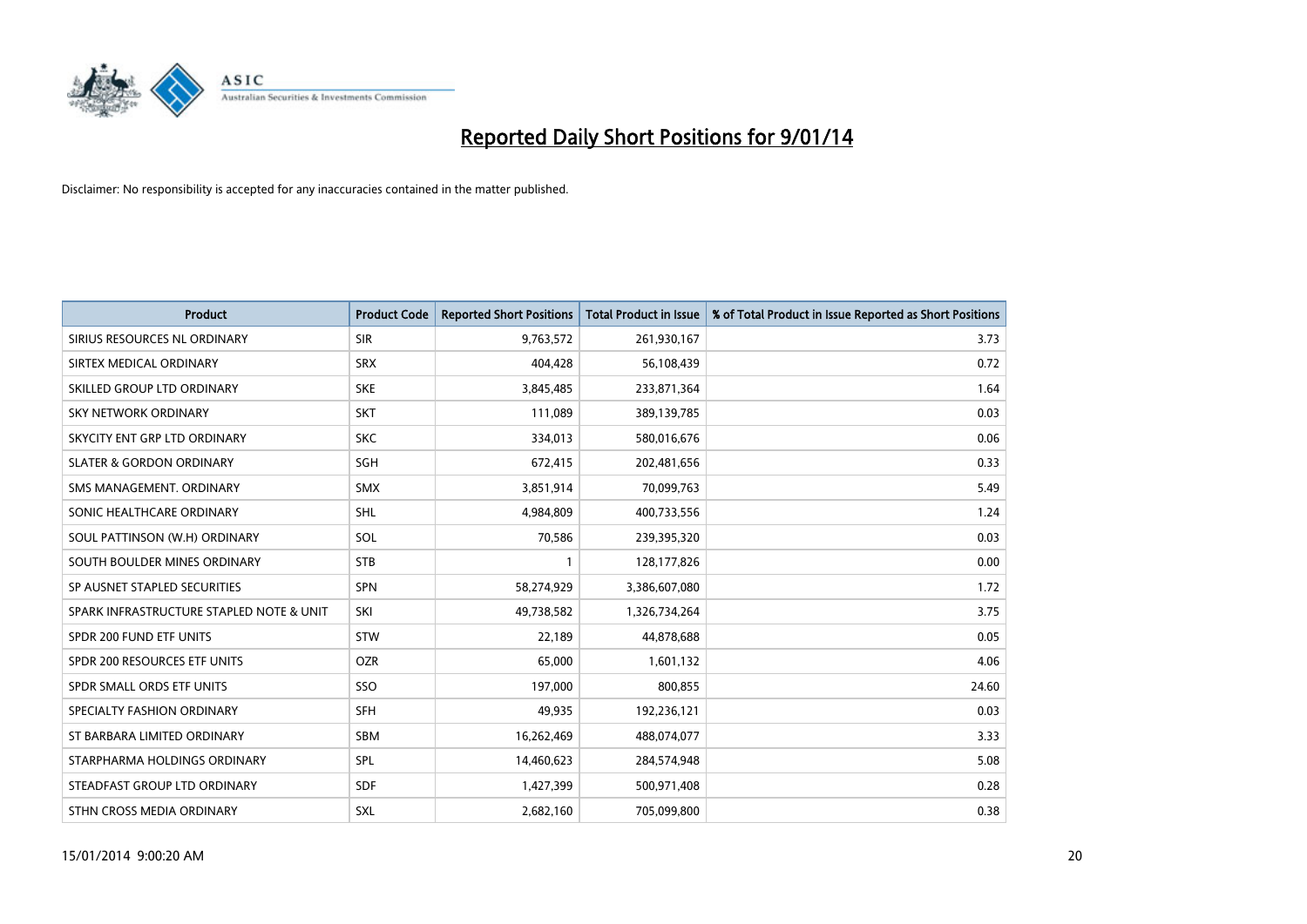

| <b>Product</b>                   | <b>Product Code</b> | <b>Reported Short Positions</b> | <b>Total Product in Issue</b> | % of Total Product in Issue Reported as Short Positions |
|----------------------------------|---------------------|---------------------------------|-------------------------------|---------------------------------------------------------|
| STOCKLAND UNITS/ORD STAPLED      | SGP                 | 9,175,882                       | 2,305,750,747                 | 0.40                                                    |
| STRAITS RES LTD. ORDINARY        | SRQ                 | 56,522                          | 1,217,730,293                 | 0.00                                                    |
| STRIKE ENERGY LTD ORDINARY       | <b>STX</b>          | 5,000                           | 706,519,664                   | 0.00                                                    |
| STW COMMUNICATIONS ORDINARY      | SGN                 | 622,742                         | 403,828,512                   | 0.15                                                    |
| SUNCORP GROUP LTD ORDINARY       | <b>SUN</b>          | 4,383,048                       | 1,286,600,980                 | 0.34                                                    |
| SUNDANCE ENERGY ORDINARY         | <b>SEA</b>          | 493,135                         | 463,173,668                   | 0.11                                                    |
| SUNDANCE RESOURCES ORDINARY      | <b>SDL</b>          | 31,601,403                      | 3,073,110,985                 | 1.03                                                    |
| SUNLAND GROUP LTD ORDINARY       | <b>SDG</b>          | 55,391                          | 181,710,087                   | 0.03                                                    |
| SUPER RET REP LTD ORDINARY       | <b>SUL</b>          | 1,320,288                       | 196,731,620                   | 0.67                                                    |
| SYD AIRPORT STAPLED US PROHIBIT. | SYD                 | 28,370,416                      | 2,194,322,759                 | 1.29                                                    |
| SYRAH RESOURCES ORDINARY         | <b>SYR</b>          | 2,483,374                       | 162,335,614                   | 1.53                                                    |
| TABCORP HOLDINGS LTD ORDINARY    | TAH                 | 22,089,824                      | 754,274,706                   | 2.93                                                    |
| TANAMI GOLD NL ORDINARY          | <b>TAM</b>          | 5,001                           | 1,175,097,046                 | 0.00                                                    |
| TAP OIL LIMITED ORDINARY         | <b>TAP</b>          | 86,542                          | 242,115,528                   | 0.04                                                    |
| TASSAL GROUP LIMITED ORDINARY    | <b>TGR</b>          | 29,844                          | 146,507,029                   | 0.02                                                    |
| <b>TATTS GROUP LTD ORDINARY</b>  | <b>TTS</b>          | 10,337,328                      | 1,417,117,821                 | 0.73                                                    |
| <b>TECHNOLOGY ONE ORDINARY</b>   | <b>TNE</b>          | 5,055                           | 307,721,455                   | 0.00                                                    |
| TELECOM CORPORATION ORDINARY     | <b>TEL</b>          | 7,713,200                       | 1,824,150,788                 | 0.42                                                    |
| TELSTRA CORPORATION, ORDINARY    | <b>TLS</b>          | 32,959,942                      | 12,443,074,357                | 0.26                                                    |
| TEN NETWORK HOLDINGS ORDINARY    | <b>TEN</b>          | 144,317,988                     | 2,586,970,845                 | 5.58                                                    |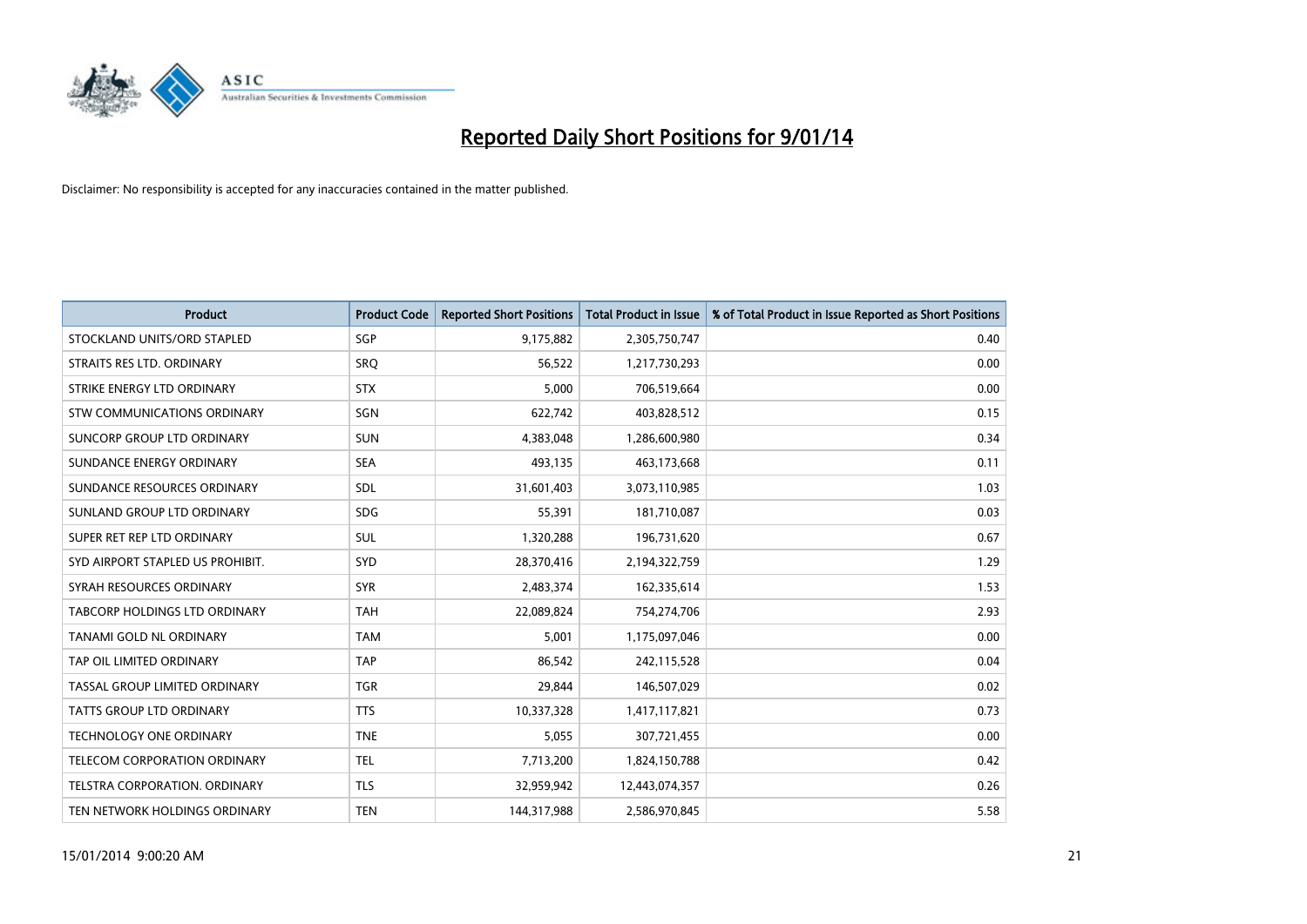

| <b>Product</b>                        | <b>Product Code</b> | <b>Reported Short Positions</b> | <b>Total Product in Issue</b> | % of Total Product in Issue Reported as Short Positions |
|---------------------------------------|---------------------|---------------------------------|-------------------------------|---------------------------------------------------------|
| TERANGA GOLD CORP CDI 1:1             | <b>TGZ</b>          | 3.819                           | 114,338,103                   | 0.00                                                    |
| TFS CORPORATION LTD ORDINARY          | <b>TFC</b>          | 195,687                         | 282,157,408                   | 0.07                                                    |
| THE REJECT SHOP ORDINARY              | <b>TRS</b>          | 1,789,637                       | 28,826,248                    | 6.21                                                    |
| THORN GROUP LIMITED ORDINARY          | <b>TGA</b>          | 4,809                           | 148,897,155                   | 0.00                                                    |
| <b>TIGER RESOURCES ORDINARY</b>       | TGS                 | 1,656,084                       | 802,710,269                   | 0.21                                                    |
| TITAN ENERGY SERVICE ORDINARY         | <b>TTN</b>          | 5,555                           | 48,866,894                    | 0.01                                                    |
| TOLL HOLDINGS LTD ORDINARY            | <b>TOL</b>          | 30,454,521                      | 717,133,875                   | 4.25                                                    |
| TOX FREE SOLUTIONS ORDINARY           | <b>TOX</b>          | 2,031,261                       | 133,242,359                   | 1.52                                                    |
| TPG TELECOM LIMITED ORDINARY          | <b>TPM</b>          | 1,699,203                       | 793,808,141                   | 0.21                                                    |
| <b>TRADE ME GROUP ORDINARY</b>        | <b>TME</b>          | 1,167,291                       | 396,548,005                   | 0.29                                                    |
| TRANSFIELD SERVICES ORDINARY          | <b>TSE</b>          | 36,600,111                      | 512,457,716                   | 7.14                                                    |
| TRANSPACIFIC INDUST, ORDINARY         | <b>TPI</b>          | 24,399,207                      | 1,578,563,490                 | 1.55                                                    |
| TRANSURBAN GROUP TRIPLE STAPLED SEC.  | TCL                 | 1,546,384                       | 1,486,013,648                 | 0.10                                                    |
| <b>TREASURY GROUP ORDINARY</b>        | <b>TRG</b>          | 18,128                          | 23,070,755                    | 0.08                                                    |
| TREASURY WINE ESTATE ORDINARY         | <b>TWE</b>          | 32,090,950                      | 647,227,144                   | 4.96                                                    |
| TROY RESOURCES LTD ORDINARY           | <b>TRY</b>          | 427,053                         | 168,486,562                   | 0.25                                                    |
| TWENTY-FIRST FOX INC A NON-VOTING CDI | <b>FOXLV</b>        | 730,431                         | 3,592,269                     | 20.33                                                   |
| TWENTY-FIRST FOX INC B VOTING CDI     | <b>FOX</b>          | 756,456                         | 212,815,026                   | 0.36                                                    |
| UGL LIMITED ORDINARY                  | UGL                 | 21,986,221                      | 166,511,240                   | 13.20                                                   |
| UXC LIMITED ORDINARY                  | <b>UXC</b>          | 893,949                         | 320,551,687                   | 0.28                                                    |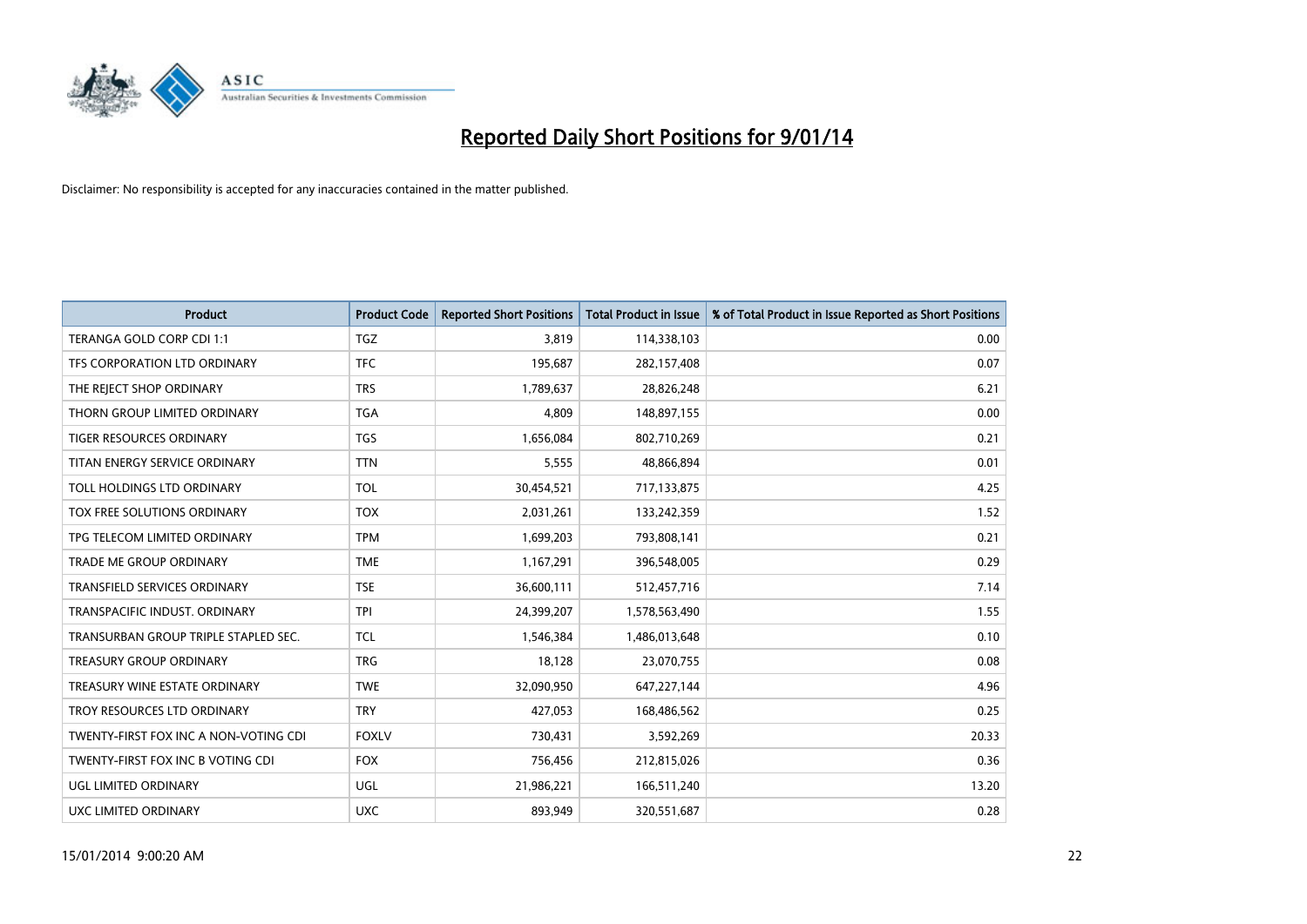

| <b>Product</b>                       | <b>Product Code</b> | <b>Reported Short Positions</b> | <b>Total Product in Issue</b> | % of Total Product in Issue Reported as Short Positions |
|--------------------------------------|---------------------|---------------------------------|-------------------------------|---------------------------------------------------------|
| <b>VEDA GROUP LTD ORDINARY</b>       | <b>VED</b>          | 788,742                         | 842,055,406                   | 0.09                                                    |
| <b>VILLAGE ROADSHOW LTD ORDINARY</b> | <b>VRL</b>          | 502,364                         | 159,493,510                   | 0.31                                                    |
| <b>VIRGIN AUS HLDG LTD ORDINARY</b>  | <b>VAH</b>          | 116,525,212                     | 3,514,807,839                 | 3.32                                                    |
| VIRTUS HEALTH LTD ORDINARY           | <b>VRT</b>          | 1,452,175                       | 79,536,601                    | 1.83                                                    |
| VISION EYE INSTITUTE ORDINARY        | <b>VEI</b>          | 1,923,449                       | 160,759,740                   | 1.20                                                    |
| <b>VOCATION LTD ORDINARY</b>         | <b>VET</b>          | 8,858,985                       | 200,000,000                   | 4.43                                                    |
| <b>VOCUS COMMS LTD ORDINARY</b>      | VOC                 | 175,968                         | 80,779,125                    | 0.22                                                    |
| WARRNAMBOOL CHEESE ORDINARY          | <b>WCB</b>          | 39,999                          | 55,969,511                    | 0.07                                                    |
| <b>WATPAC LIMITED ORDINARY</b>       | <b>WTP</b>          | 2,843                           | 184,332,526                   | 0.00                                                    |
| WEBIET LIMITED ORDINARY              | <b>WEB</b>          | 2,391,590                       | 79,397,959                    | 3.01                                                    |
| <b>WESFARMERS LIMITED ORDINARY</b>   | <b>WES</b>          | 5,273,669                       | 1,143,274,951                 | 0.46                                                    |
| <b>WESTERN AREAS LTD ORDINARY</b>    | <b>WSA</b>          | 25,327,955                      | 196,862,806                   | 12.87                                                   |
| WESTERN DESERT RES. ORDINARY         | <b>WDR</b>          | 2,568,543                       | 499,665,257                   | 0.51                                                    |
| WESTFIELD GROUP ORD/UNIT STAPLED SEC | <b>WDC</b>          | 4,238,083                       | 2,113,501,814                 | 0.20                                                    |
| WESTFIELD RETAIL TST UNIT STAPLED    | <b>WRT</b>          | 26,846,028                      | 2,979,214,029                 | 0.90                                                    |
| <b>WESTPAC BANKING CORP ORDINARY</b> | <b>WBC</b>          | 17,882,668                      | 3,109,048,309                 | 0.58                                                    |
| WHITE ENERGY COMPANY ORDINARY        | <b>WEC</b>          | 53,553                          | 322,974,494                   | 0.02                                                    |
| <b>WHITEHAVEN COAL ORDINARY</b>      | <b>WHC</b>          | 60,721,598                      | 1,025,692,710                 | 5.92                                                    |
| WIDE BAY AUST LTD ORDINARY           | <b>WBB</b>          | 14,868                          | 36,238,600                    | 0.04                                                    |
| WINDIMURRA VANADIUM ORDINARY         | <b>WVL</b>          | 20,461                          | 19,284,366                    | 0.11                                                    |